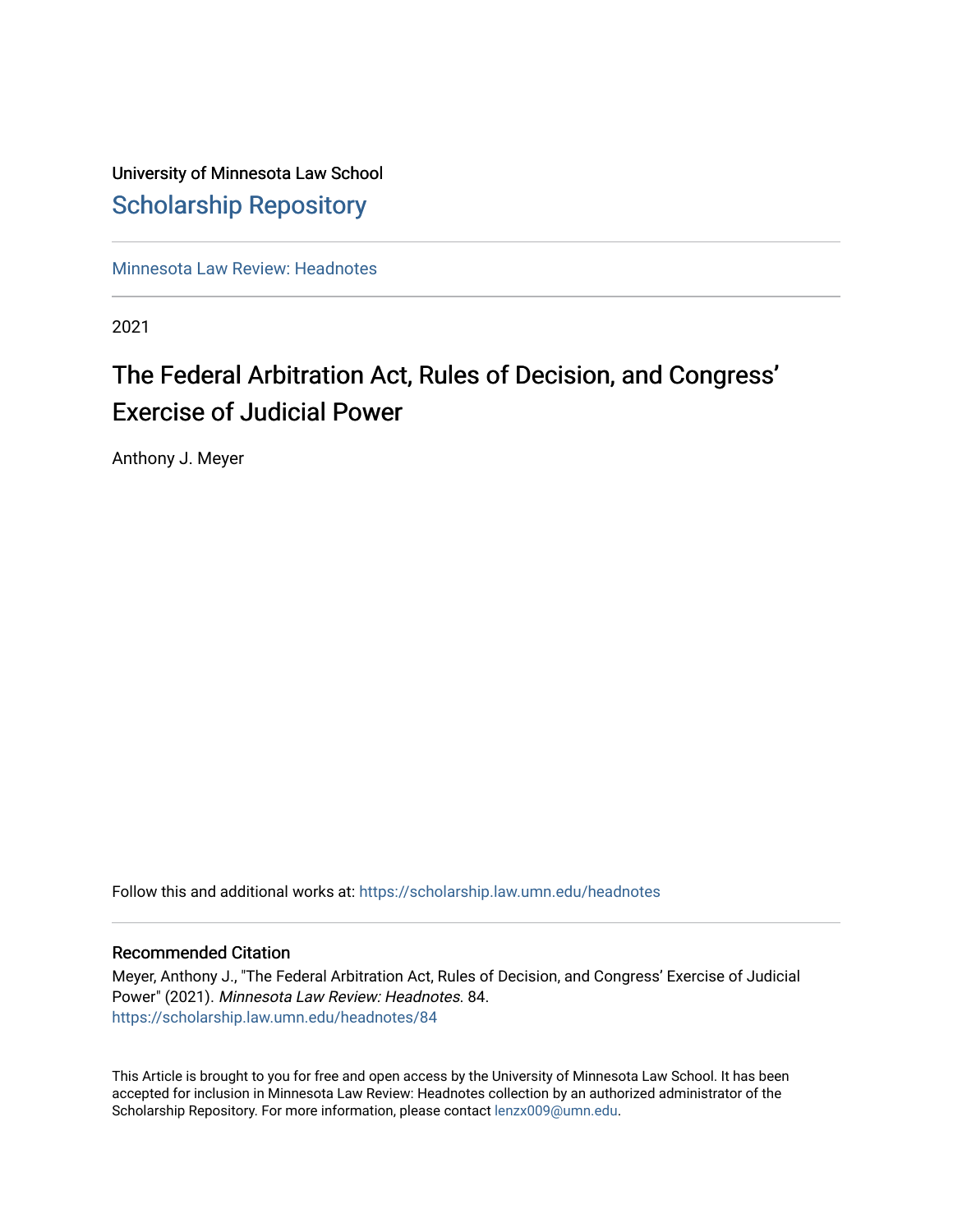# **Article**

# **The Federal Arbitration Act, Rules of Decision, and Congress' Exercise of Judicial Power**

# **Anthony J. Meyer†**

# INTRODUCTION

Long before this Article's germination, Professor David Schwartz quipped that the Federal Arbitration Act (FAA) "is unconstitutional ... and no one has noticed."<sup>1</sup> The observation is both delightfully sardonic and—for a variety of reasons, including those expounded in this Article—true. Professor Schwartz asserts a brilliantly creative thesis regarding federal court decisional law as applied in state courts, arguing that though state courts are not bound by Congress' control, they nonetheless enforce the FAA as though they were.<sup>2</sup> Yet in the nearly two decades since Professor Schwartz put forth his thesis, it appears the argument has not caught on.

This Article asserts a different challenge to the FAA's

<sup>†</sup> J.D., University of Missouri–Columbia, 2018; M.A., Truman State University, 2012; B.A., Knox College, 2009. In law school, Anthony Meyer was Managing Editor of the Missouri Law Review, and, upon graduating, he served as a law clerk to the Honorable Paul C. Wilson of the Supreme Court of Missouri. He is an attorney with Lear Werts LLP in Columbia, Missouri, specializing in employment, consumer protection, and complex litigation. He is licensed to practice law in California and Missouri. He thanks his colleagues—Brad Lear, Sander Sowers, and Todd Werts—for their support and mentorship. Many thanks also to Brian Moody for entertaining ideas like this and for being an excellent writing partner and friend. The author extends his special thanks to Brigid Burroughs for her superlative work as a research assistant on this article. Brigid graduated from the University of Missouri-Kansas City School of Law in May of 2021, where she served as a managing editor of the UMKC Law Review. And thanks to the Minnesota Law Review staff for their keen editing. Copyright © 2021 by Anthony J. Meyer.

<sup>1.</sup> David S. Schwartz, *The Federal Arbitration Act and the Power of Congress over State Courts*, 83 OR. L. REV. 541, 541 (2004). Of course, that "no one" has noticed is hyperbole, for many observers have levied cogent criticism against the FAA's constitutional foundation. See, e.g., Matthew J. Stanford, *Odd Man Out: A Comparative Critique* of the Federal Arbitration Act's Article III Shortcomings, 105 CAL. L. REV. 929 (2017); Roger J. Perlstadt, Article III Judicial Power and the Federal Arbitration Act, 62 AM. U. L. REV. 201 (2012).

<sup>2.</sup> *See generally* Schwartz, *supra* note 1.

<sup>145</sup>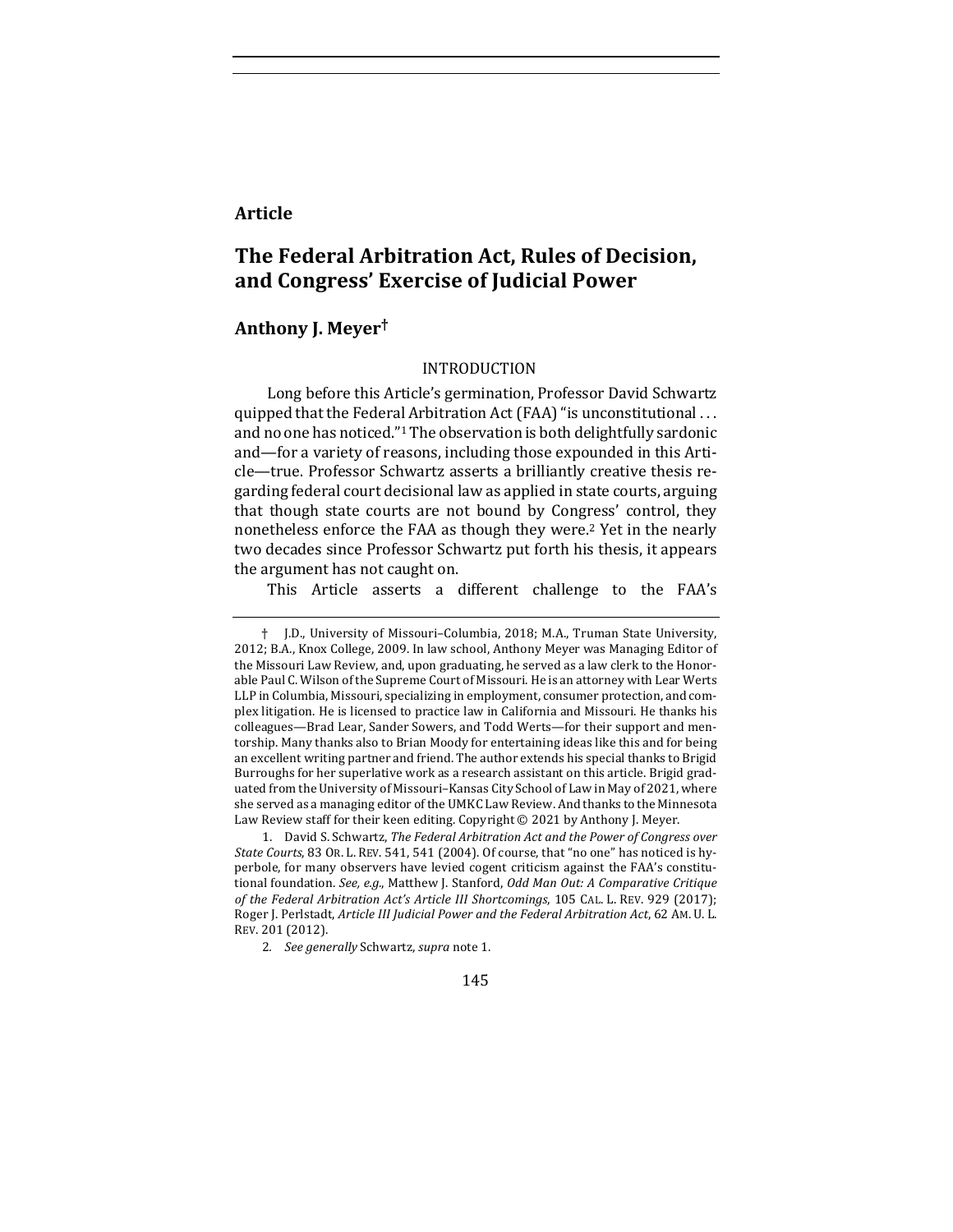constitutional validity concerning the separation of power between the judicial and legislative branches at the federal level, not the division between the states and the federal government. The thesis parallels that of Professor Schwartz, though, because it is largely theoretical rather than practical, for it is almost unthinkable that any court—let alone the Supreme Court of the United States—would suddenly conclude the FAA violates the United States Constitution. After all, the FAA has withstood constitutional challenges for decades, including some that were straightforward and (seemingly) meritorious, such as whether Congress has the power to preempt the states' contract laws.<sup>3</sup> The Court, furthermore, has emerged as an ardent supporter of the FAA and a broader policy favoring nonjudicial arbitration. The reasons for the FAA's longevity are complicated, and a full dissertation is beyond the scope of this Article. But there can be no doubt that policies favoring arbitration are so entrenched in the American economy and American jurisprudence that any uncertainty as to the enforceability of arbitration agreements would wreak chaos in both systems. Indeed, Supreme Court decisions broadly favoring arbitration reached a fever pitch around the turn of the twenty-first century, when a national, newly connected economy and stress on overloaded federal court dockets both reached an apogee.<sup>4</sup>

But the constitutional underpinnings of the Supreme Court's approach deserve attention, even skepticism. This Article argues the FAA violates the Constitution because it creates a prohibited rule of decision, whereby Congress directs courts to make a judicial finding when they are presented with a certain set of facts. For this reason, the FAA violates the separation of powers principles in the United States Constitution.5

<sup>3.</sup> See Southland Corp. v. Keating, 465 U.S. 1, 10 (1984).

<sup>4</sup>*. See* discussion *infra* Part I.C. 

<sup>5.</sup> As much as there should be skepticism of arbitration agreements imposed in contracts of adhesion where there is unequal bargaining power between the parties, see generally, Burt Neuborne, *Ending Lochner Lite*, 50 HARV. C.R.-C.L. L. REV. 183, 184-85 (2015) (characterizing the unequal bargaining power of many arbitration agreements), the principle motivating this Article is *not* the unconscionability of arbitration agreements for some employees and consumers. Arbitration—to paraphrase the great film *Shane*—is a tool for resolving disputes no better or no worse than any other, or the party who wields it. *See* SHANE (Paramount Pictures 1953). Indeed, there are also scenarios where arbitration is a disfavored process for those in power, as is the case for some insurance companies under agreements pursuant to Mo. REV. STAT. § 537.065 in Missouri. See Recent Bad Faith Litigation Decisions, PLEBAN PETRUSKA LAW L.L.C. (Dec. 31, 2020), https://plebanlaw.com/recent-bad-faith-litigation-decisions [https:// perma.cc/89NA-9GXH] (explaining that pursuant to statute, a plaintiff in a personal injury case may, prior to arbitration, agree with a defendant to collect an award only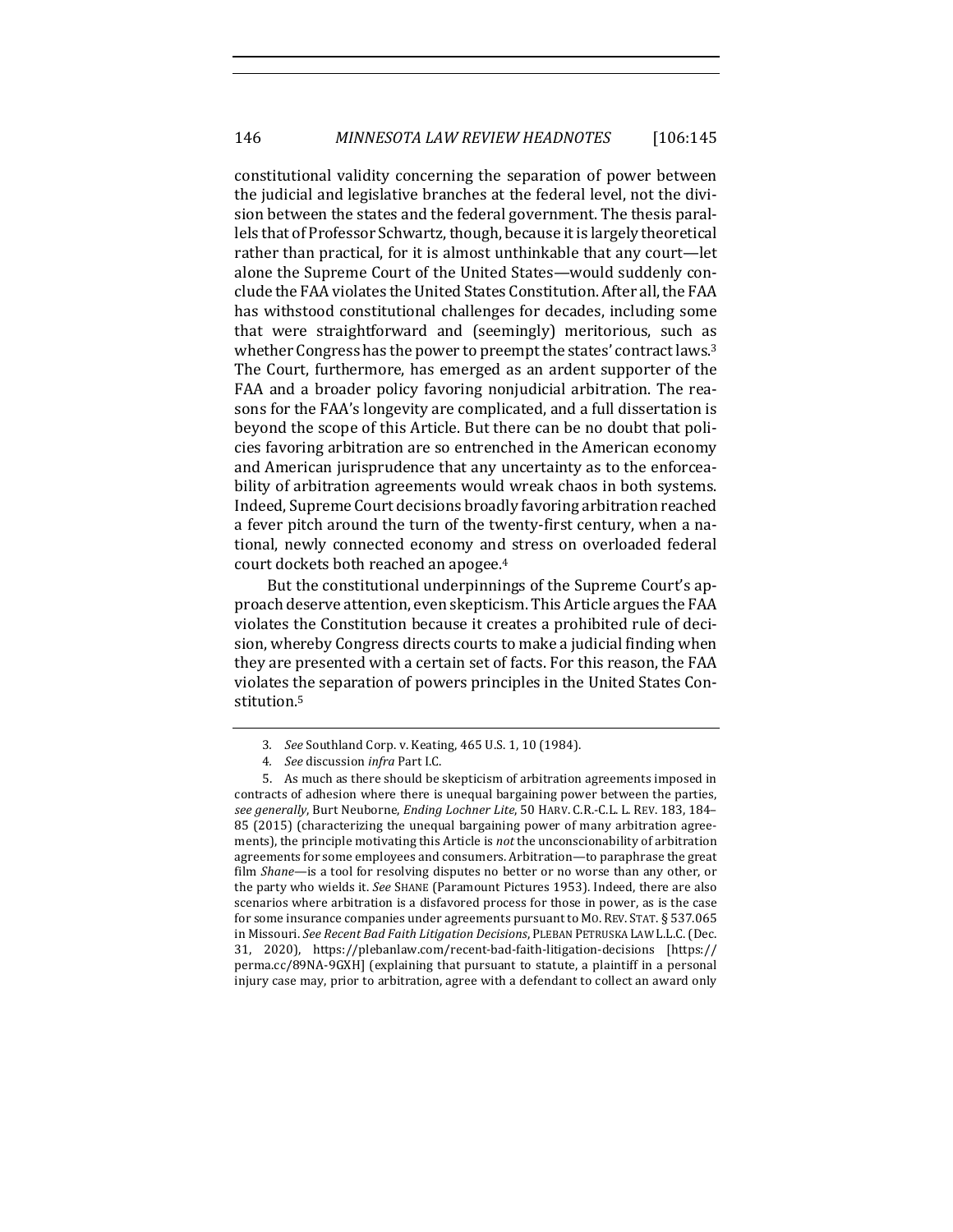Whether this legal proposition is correct is an open question. Based on the research underlying this Article, no reported case has presented this argument to the United States Supreme Court and only one United States Court of Appeals has addressed the argument (the Second Circuit, with abbreviated analysis).<sup>6</sup> Notably, this argument (or one substantially similar to it) has been presented to at least one United States District Court and two state high courts, but to no avail.<sup>7</sup>

Part I of this Article provides a critical history of the FAA. In recounting the social, economic, and judicial history of the FAA, the Article provides a review of the Supreme Court's decisional law interpreting the FAA, including recent decisions wherein the Roberts Court—with its changing personnel—has pared back some of the FAA's applicability.<sup>8</sup> Part II provides a primer on impermissible rules of decisions and the Supreme Court's separation of powers jurisprudence. The doctrine prohibiting rules of decision is not often invoked in litigation, so a comprehensive review is warranted. Part III argues the FAA creates an impermissible rule of decision. In short, because the Supreme Court has held the FAA creates a substantive contract remedy, a federal district court evaluating whether to award that remedy based upon the facts presented to it should retain the freedom to award any other substantive contract remedy warranted by the

6. This data comes from a Westlaw search of the United States Supreme Court, federal courts of appeals, federal district courts, state supreme courts, and law reviews. The search was limited by "FAA" and "separation of powers," "arbitration" and "separation of powers," "FAA" and "Article III," and "arbitration" and "Article III." This proposition reflects all relevant case law and secondary sources encompassed by these search terms and limitations.

7*. Katz v. Cellco Partnership*, No. 12-CV-9193, 2013 WL 6621022 (S.D.N.Y. Dec. 12, 2013) (presenting this argument to the Southern District of New York); *Firelock Inc. v. District Court*, 776 P.2d 1090 (Colo. 1989); *Atwater v. Commissioner of Education*, 957 N.E.2d 1060 (Mass. 2011) (presenting closely analogous arguments). These cases are discussed in depth below. See infra Part III.

8. *See* New Prime Inc. v. Oliveira, 139 S. Ct. 532, 534-35 (2019) (removing employer-employee contracts and contracts involving independent contractors from the FAA's coverage).

from a defendant's insurance company, resulting in insurance companies having to pay for judgments they did not have a chance to defend). Or when a defendant is forced to pay the entirety of the arbitrator's fee for each class member of a class action case. See AM. ARBIT. ASS'N, CONSUMER ARBITRATION RULES 20, 24, 37 (2016), https://www.adr.org/sites/default/files/Consumer%20Rules.pdf [https://perma .cc/87QN-GRBB] (emphasizing fairness in consumer arbitration proceedings). All in all, where knowledgeable parties mutually agree to be bound by an arbitrator's award—at any point in time—arbitration is a useful tool. The impetus of this Article is, rather, a belief in the constitutional authority of an independent judiciary. See infra Part IV.B.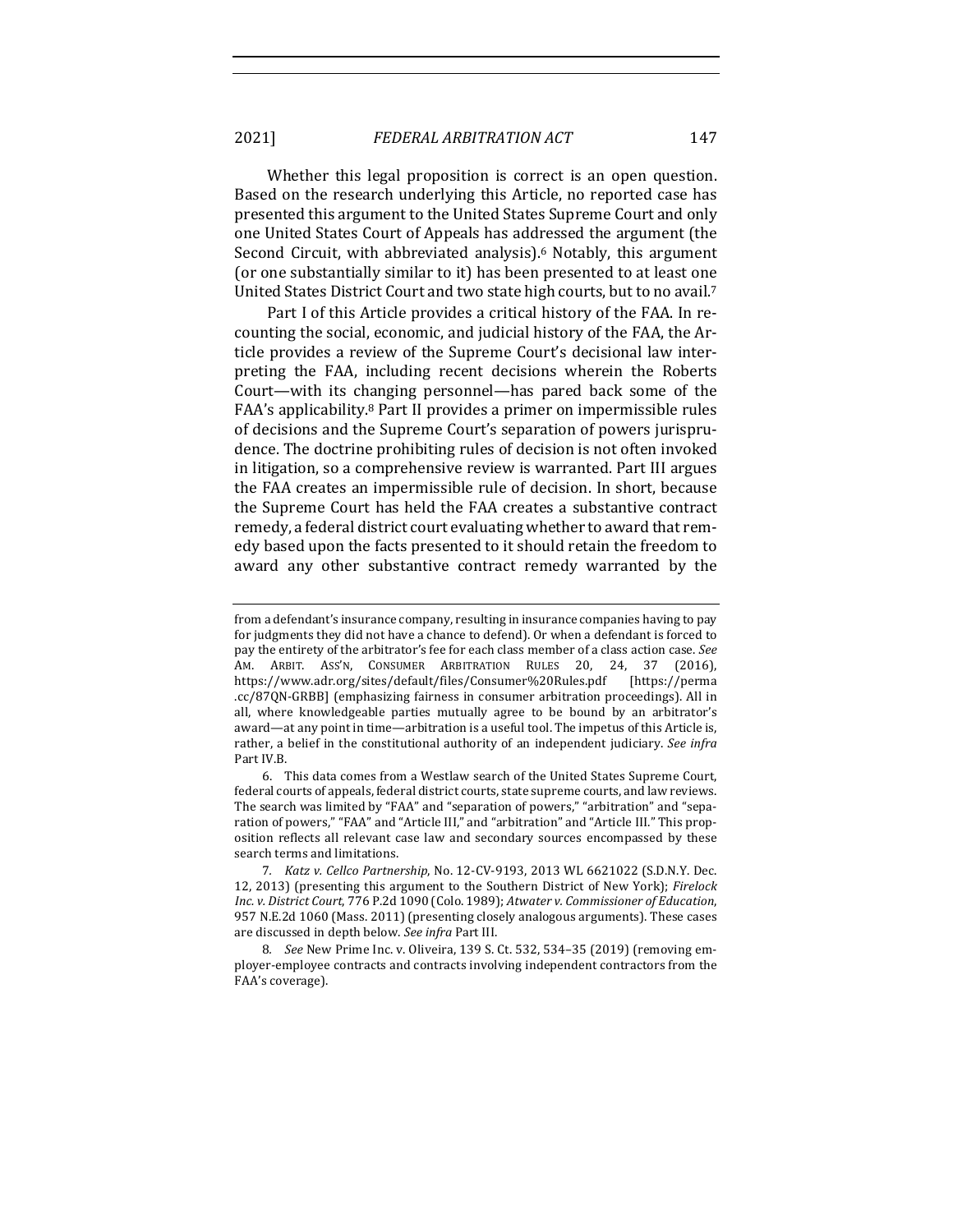circumstances. Part IV discusses the implications of such an argument.

#### I. A CRITICAL HISTORY OF THE FAA

The purpose of this history is two-fold. The first is to bear witness to the Supreme Court's conversion in its arbitration jurisprudence. Because of its effect on lower court dockets throughout the nation, the Court's radical about-face regarding the desirability of arbitration is as dramatic as almost any in the Court's history—on par with the famous "switch in time to save nine" during the Court's consideration of New Deal era laws<sup>9</sup> or the Court's evolving views of substantive due process.<sup>10</sup> Indeed, although the Court was once downright hostile to arbitration, in the 1990s and 2000s, it became almost completely deferential to the process.

The second purpose of this history is to establish the doctrinal background for the argument that the FAA is an impermissible rule of decision. Accordingly, this history recounts the Court's treatment of the law as a substantive contract remedy—a substantive, not procedural, rule. Because this error has been so compounded over the years, the constitutional underpinnings of the Court's FAA jurisprudence is now a hopeless thicket.

A. EARLY HISTORY

The FAA is a federal statute, passed under Congress' power to regulate interstate commerce.<sup>11</sup> It was enacted in 1925 and intended to put arbitration agreements on equal footing with all other contracts.<sup>12</sup> Just prior to the FAA's passage, the Supreme Court signaled its acquiescence to arbitration as an extra-judicial remedy. In *Red Cross Line v. Atlantic Fruit Co.*, the Court allowed a state to authorize arbitration, so long as common law remedies were preserved.<sup>13</sup> *Red Cross Line* essentially provided Congress an *ex ante* assurance the FAA

<sup>9</sup>*. See*  John Q. Barrett, *Attribution Time: Cal Tinney's 1937 Quip, "A Switch in Time'll Save Nine*,*"* 73 OKLA. L. REV. 229, 230 (2021). 

<sup>10.</sup> For example, *Griswold v. Connecticut*, 381 U.S. 479, 481-82 (1965), expressly rejected economic freedom as a right protected by substantive due process as presented in *Lochner v. New York*, 198 U.S. 45 (1905).

<sup>11</sup>*. See* Allied-Bruce Terminix Cos. v. Dobson, 513 U.S. 265, 265 (1994).

<sup>12.</sup> See Christopher R. Drahozal, *In Defense of Southland: Reexamining the Legislative History of the Federal Arbitration Act*, 78 NOTRE DAME L. REV. 101, 103, 110 (2002).

<sup>13. 264</sup> U.S. 109 (1924). It is important to note, however, the Court's narrow reading of the right at issue-that litigants must be able to effectuate common law remedies.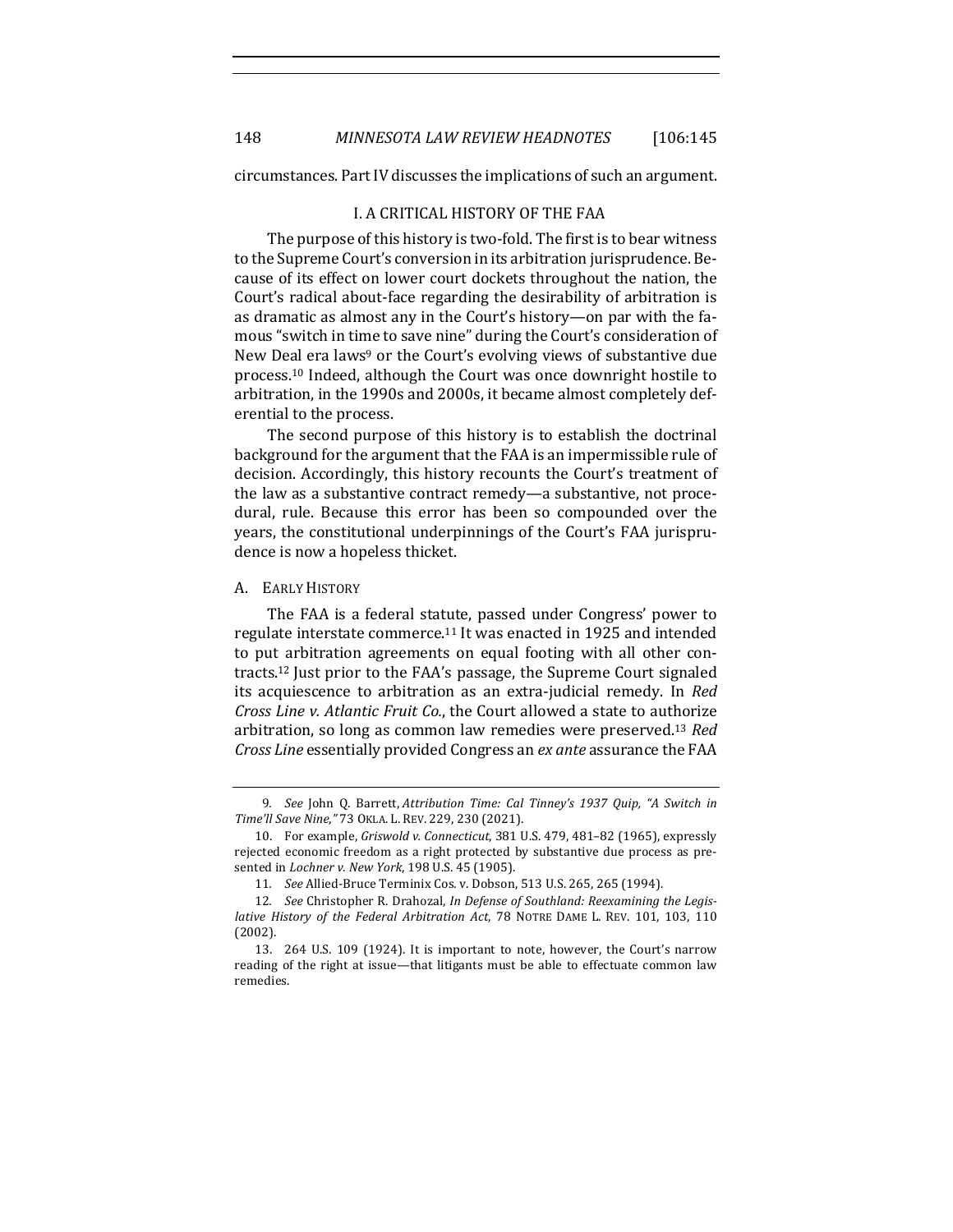would withstand the Court's judicial review.

The historical and legislative background of the FAA is well documented.<sup>14</sup> Notably, some commentators have suggested the FAA and Rules Enabling Act of 1934 were "part of the same movement to simplify court procedures, relieve overcrowded judicial dockets, and provide for improved, efficient methods of resolving disputes."<sup>15</sup> Congress intended to support a system of arbitration of contractual disputes among consenting merchants on co-equal footing with limited involvement from the federal courts.<sup>16</sup> Arbitration was, thus, meant as a "safety valve" for commercial disputes that needed to be resolved quickly.<sup>17</sup> This was fitting, for in 1925, it was not so easy to be a national business. Expanding businesses faced growing legal uncertainty directly proportional to their increasing geographic scope. And it would have been very costly for a business to be haled into court from across the county.<sup>18</sup> Accordingly, the FAA provided predictability and efficiency, particularly as businesses headquartered on the East Coast or in the industrial centers of the Great Lakes and Midwestern regions expanded throughout the country.<sup>19</sup>

The FAA contains the following provisions. Section 1 outlines the scope of the law, including maritime transactions and transactions involving commerce,<sup>20</sup> but it excludes "contracts of employment of seamen, railroad employees, or any other class of workers engaged in foreign or interstate commerce."<sup>21</sup> Section 2 is the heart of the law, requiring that arbitration agreements covered by the law "shall be

<sup>14</sup>*. See Allied-Bruce Terminix*, 513 U.S. at 274, 279. *See generally* IAN R. MACNEIL, AMERICAN ARBITRATION LAW: REFORMATION, NATIONALIZATION, INTERNATIONALIZATION (Oxford University Press 1992) (examining the history of American arbitration law).

<sup>15.</sup> Imre Stephen Szalai, *Exploring the Federal Arbitration Act Through the Lens of History Symposium, 2016 J. DISP. RESOL. 115, 119 (2016).* 

<sup>16.</sup> *Id.* at 122, 126.

<sup>17</sup>*. Id.* at 132.

<sup>18.</sup> It is likely not coincidental that the Court's personal jurisdiction doctrine developed shortly thereafter to allow for more predictability in litigation exposure for businesses. See Int'l Shoe Co. v. Washington, 326 U.S. 310 (1945).

<sup>19.</sup> For information on this historical context, see Preston Douglas Wigner, Comment, The United States Supreme Court's Expansive Approach to the Federal Arbitration Act: A Look at the Past, Present, and Future of Section 2, 29 U. RICH. L. REV. 1499 (1995). And largely in service of these national businesses, the American Arbitration Association was founded in 1926. See Our Mission, AM. ARB. Ass'N, https://www.adr.org/ mission [https://perma.cc/25PW-NMXF].

<sup>20.</sup> This usage of "commerce" has been interpreted to be coextensive with Congress' authority under the commerce clause. See New Prime Inc. v. Oliveira, 139 S. Ct. 532, 534 (2019).

<sup>21.</sup>  $9 \text{ U.S.C.}$  § 1.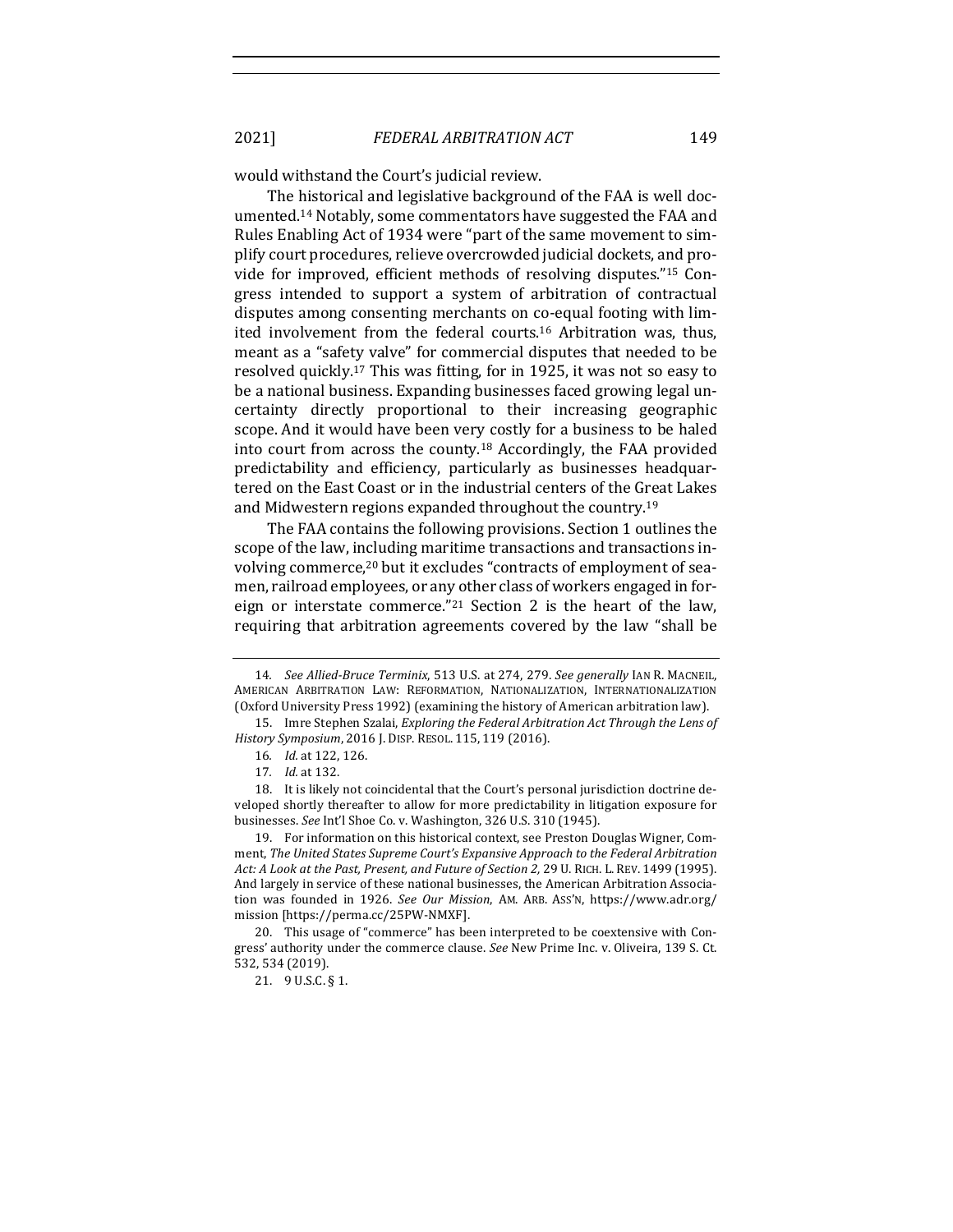150 *MINNESOTA LAW REVIEW HEADNOTES* [106:145

valid, irrevocable, and enforceable, save upon such grounds as exist at law or in equity."<sup>22</sup>

The remaining sections are largely procedural. For instance, sections 3 through 9 concern what happens before, during, and immediately after arbitration. Section 3 provides that courts must stay their proceedings upon application of one of the parties.<sup>23</sup> Section 4 outlines the procedure by which a party who is aggrieved by a failure to initiate arbitration may obtain an order for the same.<sup>24</sup> Section 5 provides guidelines for selecting an arbitrator should one not be named or there be a lapse.<sup>25</sup> Section 6 simply states an application to compel arbitration shall be heard as a motion.<sup>26</sup> Section 7 provides additional lawful procedures that may be employed during an arbitration itself.<sup>27</sup> Section 8 provides special procedures related to admiralty law.<sup>28</sup> Section 9 allows the arbitrator's award to be entered as a judgment by a court.29

Sections 10 through 16 cover the remaining steps in the arbitration process, some special circumstances, and the right to appeal. Section 10 outlines grounds for vacating the arbitration award.<sup>30</sup> Section 11 outlines the modification powers granted to federal courts having jurisdiction of an award where a mistake was made in the award. $31$ Section 12 provides for notice where a party to a lawsuit intends to invoke a right to arbitration.<sup>32</sup> Section 13 states what must be filed in court when a party seeks judicial enforcement of an award.<sup>33</sup> Section 14 provides a time limitation (likely now entirely irrelevant—prior to January 1, 1926) for the FAA's scope.<sup>34</sup> Section 15 states the Act of State doctrine shall not apply to the FAA—meaning foreign sovereigns may submit to arbitration to be enforced by United States courts,

30. *Id.* § 10. These include, *inter alia*, if the award was procured by corruption, fraud, or undue means; where there was evident partiality or corruption of the arbitrator or other misconduct; or where the arbitrator exceeded their powers. *Id.* 

<sup>22</sup>*. Id.* § 2.

<sup>23</sup>*. Id.* § 3.

<sup>24.</sup> *Id.* § 4.

<sup>25</sup>*. Id.* § 5.

<sup>26</sup>*. Id.* § 6.

<sup>27</sup>*. Id.* § 7. 

<sup>28</sup>*. Id.* § 8.

<sup>29</sup>*. Id.* § 9.

<sup>31</sup>*. Id.* § 11. 

<sup>32</sup>*. Id.* § 12.

<sup>33</sup>*. Id.* § 13.

<sup>34</sup>*. Id.* § 14.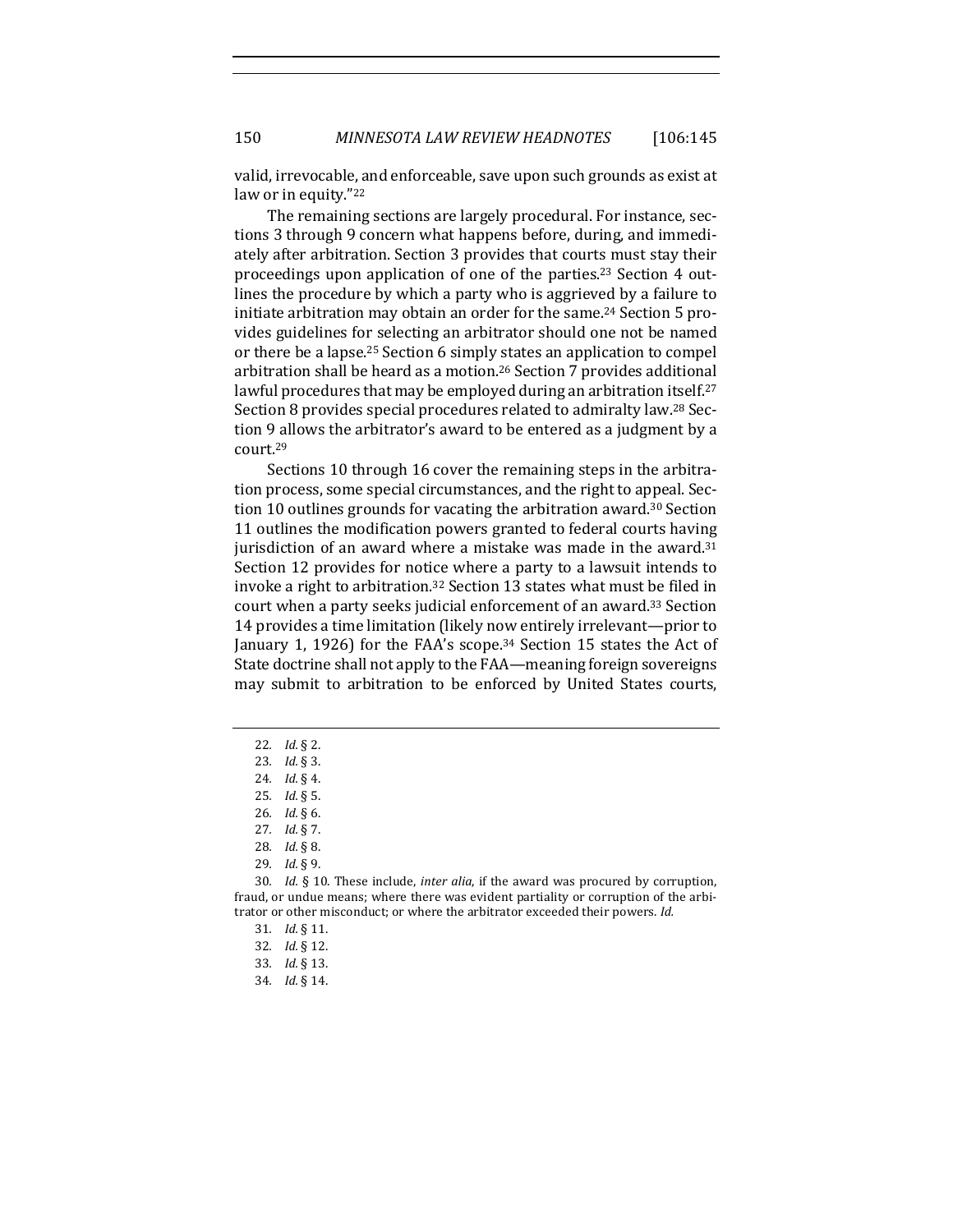2021] *FEDERAL ARBITRATION ACT* 151

should they so choose.<sup>35</sup> Finally, Section 16 outlines the procedure for appeals.36

What to make of the FAA's text? By far the majority of sections are procedural in nature. But if there is a substantive right to be found, it is in Section 2, providing that arbitration agreements shall be valid and irrevocable.<sup>37</sup> Further, the intent of Congress in passing the FAA is fairly demonstrated from the plain language of the text—to encourage arbitration and bring legitimacy to those agreements in the eyes of the courts. Nevertheless, if Congress' intent in passing the FAA was to require courts to stay proceedings and refer a matter to arbitration, it took some time for courts to effectuate that intent.<sup>38</sup>

For instance, the Supreme Court demonstrated its base-line hostility in one pre-FAA case:

Every citizen is entitled to resort to all the courts of the country, and to invoke the protection which all the laws or all those courts may afford him. A man may not barter away his life or his freedom, or his substantial rights . . . . In a civil case he may submit his particular suit by his own consent to an arbitration, or to the decision of a single judge. So he may omit to exercise his right to remove his suit to a Federal tribunal, as often as he thinks fit, in each recurring case. In these aspects any citizen may no doubt waive the rights to which he may be entitled. He cannot, however, bind himself in advance by an agreement, which may be specifically enforced, thus to forfeit his rights at all times and on all occasions, whenever the case may be presented.<sup>39</sup>

And state courts were similarly hostile prior to the passage of the FAA. The Alabama Supreme Court, for example, held in 1918 that pre-dispute arbitration provisions were void as a violation of public policy.<sup>40</sup> The Virginia Supreme Court similarly held a party may freely withdraw from a pre-dispute arbitration agreement because a private agreement could not bar a person from seeking redress in the courts.<sup>41</sup>

Even after passage of the FAA, the Supreme Court remained skeptical. In *Bernhardt v. Polygraphic Co. of America*, the Court decried

<sup>35</sup>*. Id.* § 15.

<sup>36.</sup> *Id.* § 16. This appellate procedure does not apply to the states. In Missouri, for example, the appellate process is a combination of writs and merits appeals. *See, e.g.*, State ex rel. Hewitt v. Kerr, 461 S.W.3d 798 (Mo. 2015) (en banc).

<sup>37. 9</sup> U.S.C. § 2.

<sup>38.</sup> See Alison Brooke Overby, Note, Arbitrability of Disputes Under the Federal Arbitration Act, 71 Iowa L. REV. 1137, 1139-42 (1986) (suggesting courts were historically hostile to arbitration both because arbitration was seen as an impermissible ouster of court jurisdiction and because courts would be deprived of the fees charged to hear a case).

<sup>39.</sup> Ins. Co. of N.Y. v. Morse, 87 U.S. (20 Wall.) 445, 451 (1874).

<sup>40.</sup> Headley v. Aetna Ins. Co., 80 So. 466, 467 (Ala. 1918).

<sup>41.</sup> Rison v. Moon, 22 S.E. 165, 166-67 (Va. 1895).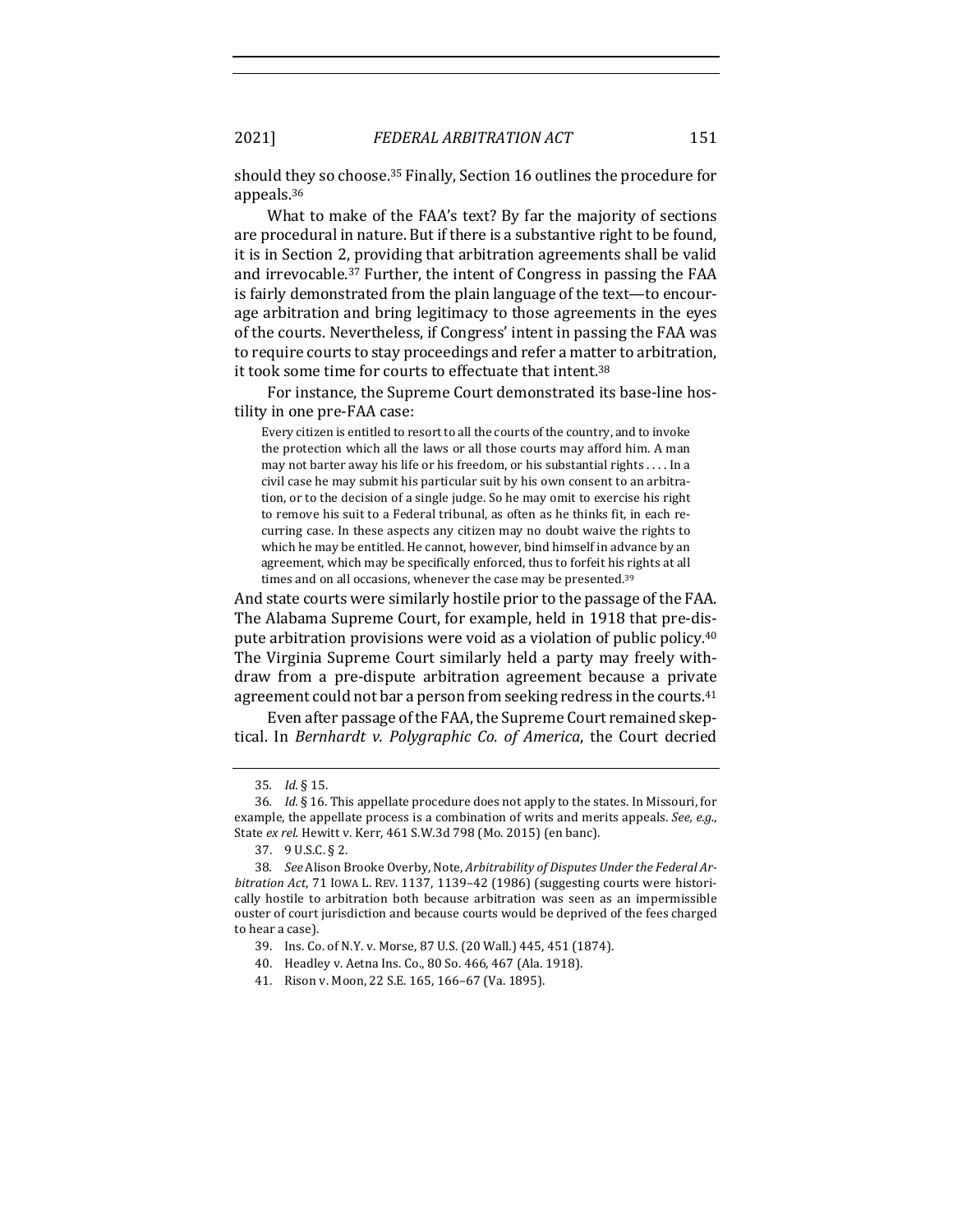arbitration as an alternative to judicial dispute resolution:

Arbitration carries no right to trial by jury .... Arbitrators do not have the benefit of judicial instruction on the law [and] need not give their reasons for their results; the record of their proceedings is not as complete as it is in a court trial; and judicial review of an award is more limited than judicial review of a trial.<sup>42</sup>

Taking the long view, however, the Court's skepticism was shortlived.

#### B. MID-CENTURY REVIVAL

The FAA and arbitration generally occupied a minimal role in both the Court's jurisprudence and society at large until the Court's 1967 decision in Prima Paint Corp. v. Flood & Conklin Manufacturing *Co.*<sup>43</sup> There, Prima Paint purchased Flood & Conklin's (F&C) paint business, then entered into a six-year consulting agreement with F&C, whereby F&C's chair would personally provide advice to Prima Paint regarding the business.<sup>44</sup> The consulting agreement contained a broad arbitration clause encompassing "[a]ny controversy or claim arising out of or relating to [the] [a]greement."<sup>45</sup> Thereafter, Prima Paint alleged F&C was insolvent and unable to perform its contractual obligations, and, in fact, had filed for bankruptcy just a week after the agreement was signed.<sup>46</sup> F&C responded with a notice of intent to arbitrate, whereupon Prima Paint filed suit alleging fraud in the inducement and seeking an order enjoining the arbitration.<sup>47</sup> Following the district court's granting F&C's motion to stay the proceedings and enforce arbitration, Prima Paint appealed to the Second Circuit, which dismissed the appeal, and the Supreme Court granted certiorari.<sup>48</sup> The question presented was whether a claim for fraud in the inducement of an entire contract was to be resolved by an arbitrator or federal court sitting in diversity jurisdiction when the contract also contained an arbitration clause.<sup>49</sup>

In affirming the lower court's dismissal of Prima Paint's appeal, the Court held the case could proceed to arbitration, so long as Prima Paint had not alleged it was fraudulently induced to agree to

<sup>42. 350</sup> U.S. 198, 203 (1956); *accord* Wilko v. Swan, 346 U.S. 427, 435-36 (1953).

<sup>43.</sup> 388 U.S. 395 (1967).

<sup>44</sup>*. Id.* at 397.

<sup>45</sup>*. Id.* at 398.

<sup>46</sup>*. Id.* at 398.

<sup>47</sup>*. Id.*

<sup>48</sup>*. Id.* at 399.

<sup>49</sup>*. Id.* at 402.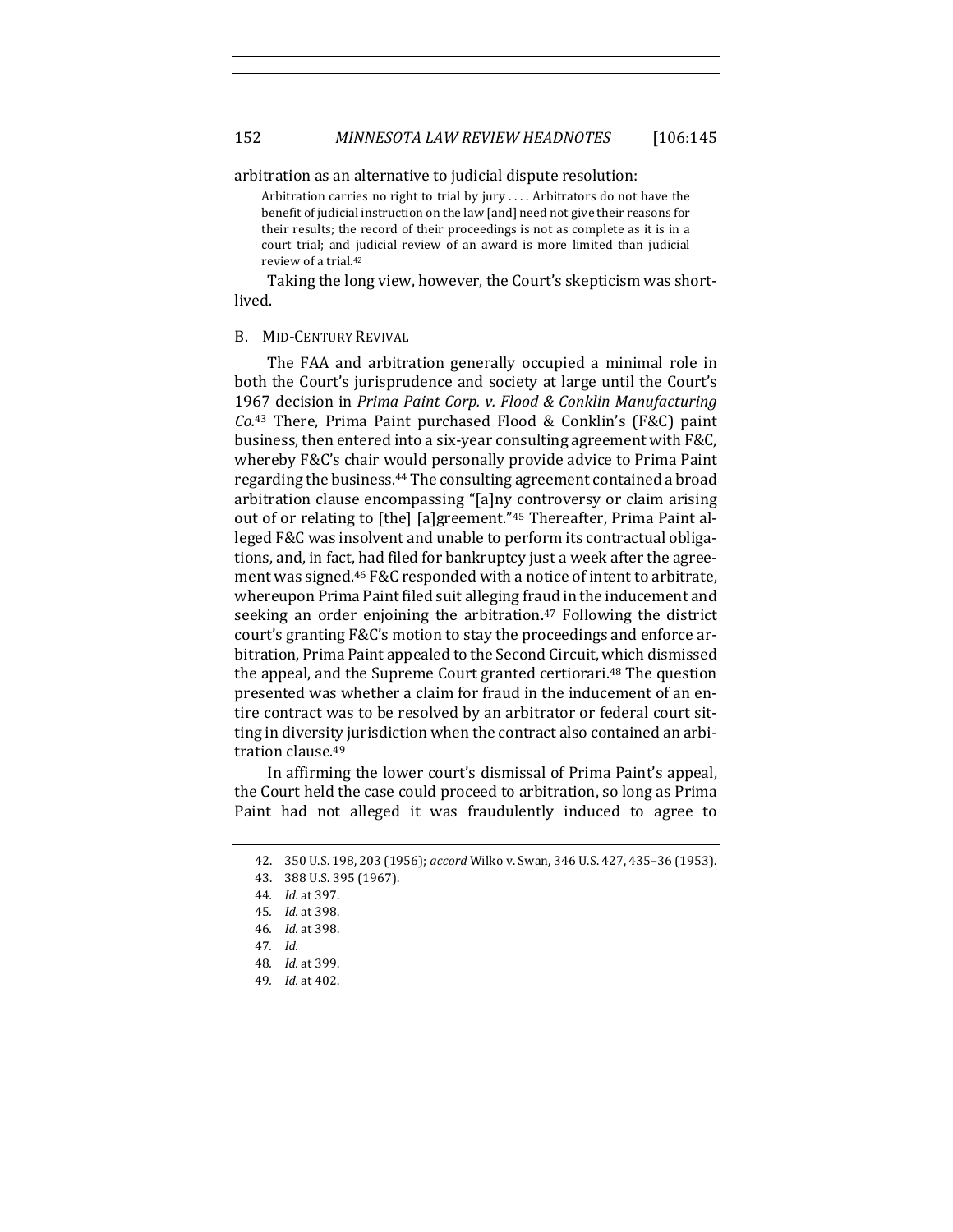arbitrate.<sup>50</sup> Importantly, because the case arose out of federal courts' diversity jurisdiction, the Court had to decide whether the FAA was a procedural or substantive rule under *Erie Railroad Co. v. Tompkins*.<sup>51</sup> The Court held that the FAA was substantive law and issued a broad holding in favor of arbitration. $52$ 

Justice Black, joined by Justices Douglas and Stewart, penned a short but thorough dissent.<sup>53</sup> He expressed exasperation with the Court's legal conclusion: "The Court holds, what is to me fantastic, that the legal issue of a contract's voidness because of fraud is to be decided by persons designated to arbitrate factual controversies arising out of a valid contract between the parties."<sup>54</sup> He further stated,

[I]t is clear that Congress intended the Act to be applicable in diversity cases involving interstate commerce and maritime contracts, and to hold the Act inapplicable ... would be severely to limit its impact. As to the second alternative, it is clear that Congress . . . relied primarily on its power to create general federal rules to govern federal courts.<sup>55</sup>

Finally, while also expressing his dissenting viewpoint regarding whether the FAA was enacted pursuant to Congress' full authority under the Commerce Clause, Justice Black argued the FAA was also contrary to ordinarily accepted principles of contract law: "And the Court approves a rule which is not only contrary to state law, but contrary to the intention of the parties and to accepted principles of contract law—a rule which indeed elevates arbitration provisions above all other contractual provisions. [T] hat result was clearly not intended by Congress."56

Following the majority's signaling of strong judicial support for arbitration agreements, though, use of those agreements only increased.<sup>57</sup> Notwithstanding, arbitration agreements remained primarily a business-to-business tool, as they had been in *Prima Paint*.<sup>58</sup> The exponential increase in the use of arbitration agreements in all contracts, but especially consumer contracts, came after the Court's

<sup>50</sup>*. Id.* at 406.

<sup>51.</sup> *Id.* at 404-05 (citing Erie R.R. Co. v. Tompkins, 304 U.S. 64 (1938)).

<sup>52</sup>*. Id.* at 405–06.

<sup>53.</sup> *Id.* at 407 (Black, J., dissenting).

<sup>54</sup>*. Id.*

<sup>55</sup>*. Id.* at 417–18.

<sup>56.</sup> *Id.* at 411. For a discussion of how these contract principles are still relevant, see *infra* Part III.

<sup>57</sup>*. See* Katherine V.W. Stone & Alexander J.S. Colvin, *The Arbitration Epidemic*, ECON. POL'Y INST. (Dec. 7, 2015), https://www.epi.org/publication/the-arbitration -epidemic [https://perma.cc/B64U-5EKL].

<sup>58</sup>*. See id.*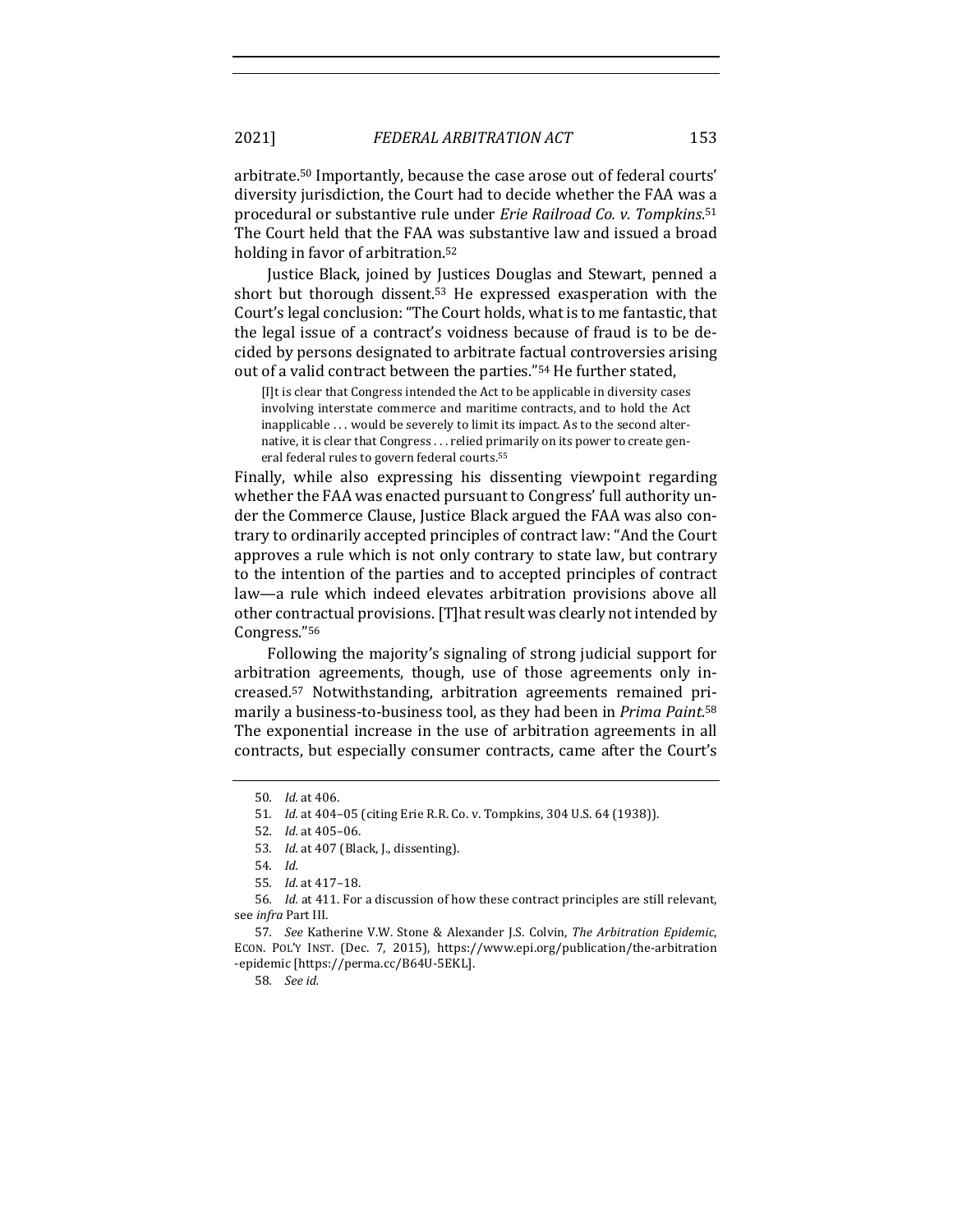next big arbitration case, Southland Corp. v. Keating.<sup>59</sup>

In that case, a putative class of 7-Eleven convenience franchisees filed suit in California state court against Southland Corporation, the owner and franchisor, alleging fraud, misrepresentation, and breach of contract arising out of a business dispute.<sup>60</sup> The California Superior Court refused to compel arbitration, but the California Court of Appeal reversed.<sup>61</sup> Southland appealed, and the California Supreme Court reversed the court of appeal, holding that claims under the state's Franchise Investment Law were not arbitrable.<sup>62</sup> The Supreme Court of the United States granted certiorari to answer the question of whether Congress could preempt contrary state statutes on arbitration.<sup>63</sup>

The Court answered the question in the affirmative, holding the FAA categorically foreclosed the provisions in the Franchise Investment Law purporting to govern arbitration agreements.<sup>64</sup> The Court's characterization of arbitration is integral to the *Southland* decision. The Court cited *Prima Paint* in reasoning that Congress has broad constitutional authority to "fashion substantive rules under the Commerce Clause."<sup>65</sup> Therefore, according to the Court, arbitration is a *remedy* authorized by Congress, not a procedure.

Justice O'Connor authored a pointed dissent, which Justice Rehnquist joined, arguing the FAA was a procedural statute.<sup>66</sup> Justice O'Connor characterized Chief Justice Burger's majority opinion as enforcing a "newly-discovered" federal right.<sup>67</sup> With brutal honesty, Justice O'Connor attacked the majority opinion as unreasoned, "unnecessary," "unfaithful to congressional intent," and motivated "by an understandable desire to encourage the use of arbitration."<sup>68</sup>

65. *Id.* at 11 (citing Prima Paint Corp. v. Flood & Conklin Mfg. Corp., 388 U.S. 395, 400 (1967)).

66. *Southland*, 465 U.S. at 25 (O'Connor, J., dissenting). Justice Stevens authored a short concurrence, concluding that even though Congress originally intended the FAA as a procedural statute, "intervening developments" in the law supported the Court's conclusion. *Id.* at 17 (Stevens, J., concurring in part and dissenting in part).

67. *Id.* at 22 (O'Connor, J., dissenting).

68. *Id.* at 22, 24, 36. Subsequent commentators have provided support that the Court's statutory interpretation was erroneous. See Margaret L. Moses, Statutory Misconstruction: How the Supreme Court Created a Federal Arbitration Law Never Enacted *by Congress*, 34 FLA. ST. U. L. REV. 99, 101 (2006).

<sup>59. 465</sup> U.S. 1 (1984).

<sup>60</sup>*. Id.* at 3–4.

<sup>61</sup>*. Id.* at 4.

<sup>62</sup>*. Id.* at 5.

<sup>63</sup>*. Id.* at 7–8.

<sup>64</sup>*. Id.* at 16.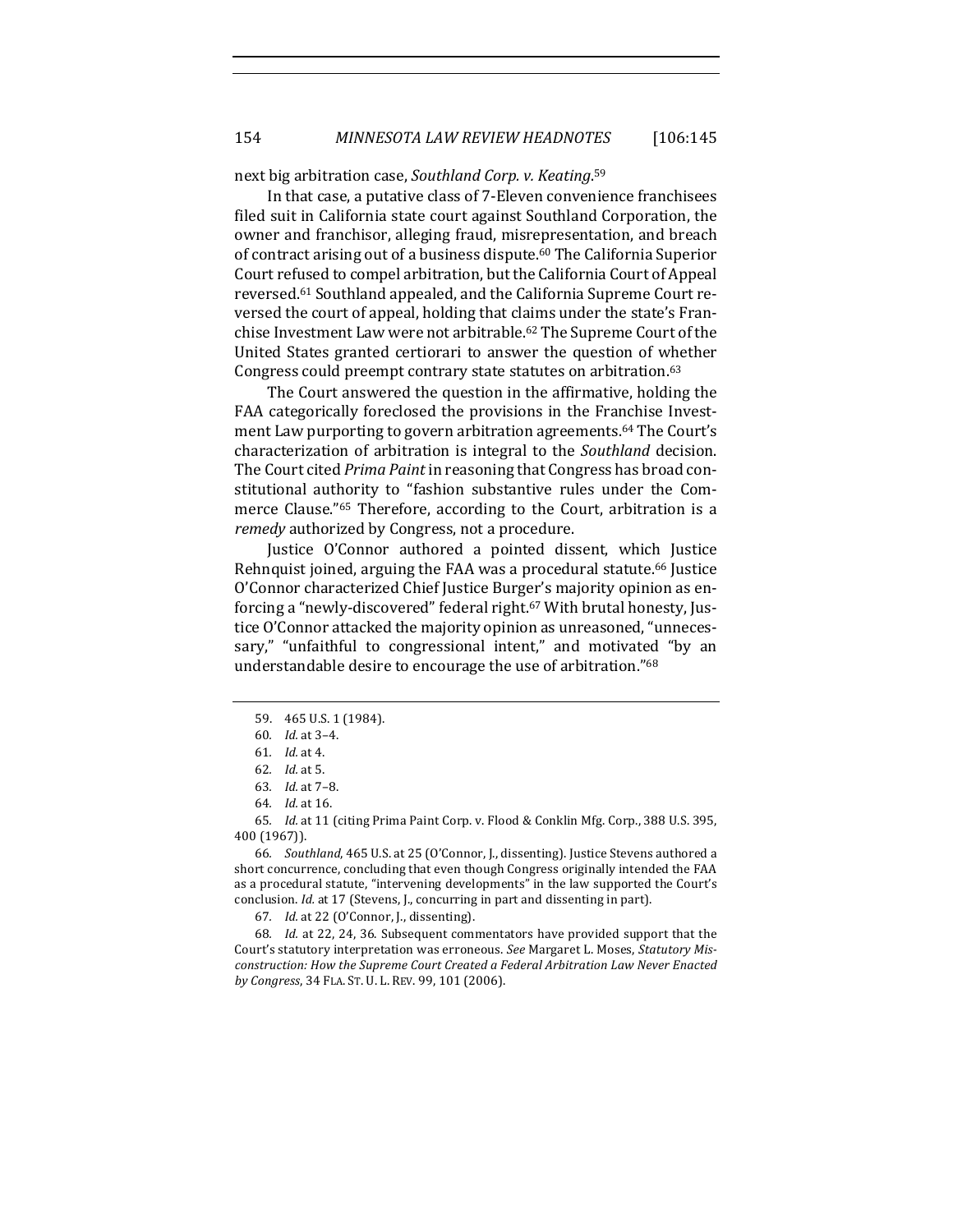Nevertheless, because the *Southland* majority and not Justice O'Connor's dissenting opinion carried the day, the Court has conceptualized arbitration as a substantive contract remedy ever since. Of course, that is not to say the Court got it right; the balance of scholarship analyzing *Southland* suggests Justice O'Connor's view was the correct one.<sup>69</sup> Nonetheless, following *Southland*, arbitration agreements became ubiquitous in all types of contracts in the American legal landscape, including consumer contracts.<sup>70</sup>

#### C. INTO THE TWENTY-FIRST CENTURY

Arbitration reached its zenith at the turn of the twenty-first century, a time of globalization marked by the rise of international corporations. At least three cases stand as cornerstones of the Supreme Court's arbitration jurisprudence of this era: *Doctor's Associates, Inc. v. Casarotto*; Rent-A-Center, West, Inc. v. Jackson; and AT&T Mobility LLC *v. Concepcion*. 71

*Doctor's Associates* concerned a state law that provided arbitration agreements were enforceable only when the clause was typed in underlined capital letters on the first page of the contract.<sup>72</sup> When the franchisee of a Subway restaurant challenged a franchise agreement containing a putatively noncompliant arbitration provision, the franchisor sought to stay the suit pending arbitration.<sup>73</sup> The Supreme Court reversed, holding that the state law directly conflicted with Section 2 of the FAA and was, therefore, preempted.<sup>74</sup> This was the first blow (of several) to the notion that state legislatures could experiment with some of the procedural provisions of the FAA, or that state courts could somehow creep out of the FAA's long shadow.<sup>75</sup>

In *Rent-A-Center*, an employee who filed suit alleging race discrimination argued the arbitration agreement he signed was unconscionable under state contract law.<sup>76</sup> The arbitration agreement,

<sup>69.</sup> Note, *State Courts and the Federalization of Arbitration Law*, 134 HARV. L. REV. 1184, 1185 (2021) (citing Drahozal, *supra* note 12).

<sup>70.</sup> *See* Stone & Colvin, *supra* note 57.

<sup>71. 517</sup> U.S. 681 (1996); 561 U.S. 63 (2010); 563 U.S. 333 (2011).

<sup>72. 517</sup> U.S. at 683.

<sup>73</sup>*. Id.* 

<sup>74</sup>*. Id.* at 686–87.

<sup>75</sup>*. See*  Schwartz, *supra* note 1. *But see* Thomas E. Carbonneau, *The 'Sanctuary City' Syndrome Reaches Arbitration: State Supreme Courts Defy Federalization*, 11 PENN. ST. ARB. L. REV. 1 (2019) (analyzing how some courts have obstinately refused to enforce arbitration clauses).

<sup>76. 561</sup> U.S. at 65-66.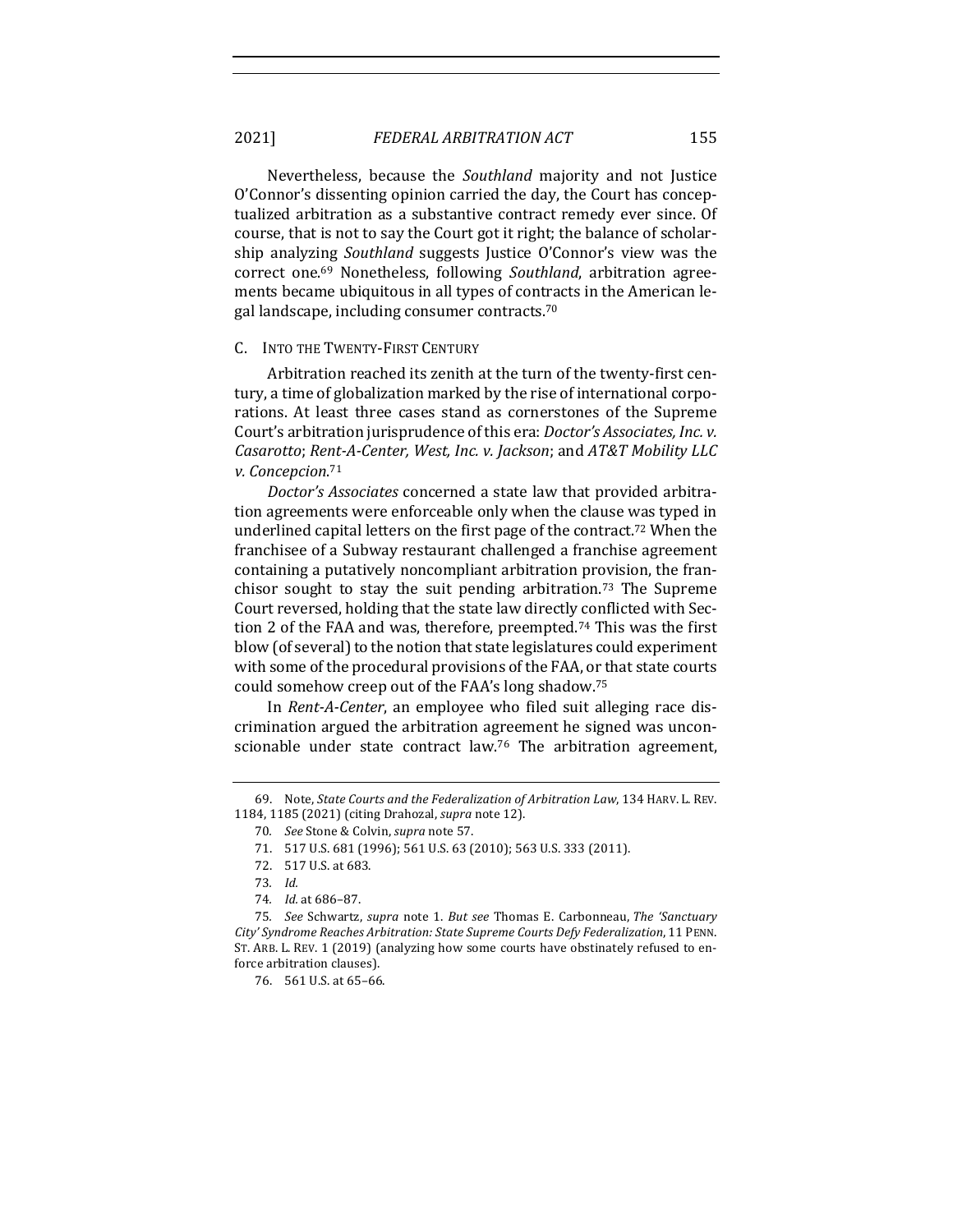however, contained a delegation provision, which purported to delegate exclusive authority to the arbitrator to resolve all disputes—including whether the contract as a whole was valid under the FAA. $77$ The Supreme Court held that because the employee challenged the entire contract—as opposed to the delegation provision standing alone—the arbitrator would be the one to determine the contract's enforceability.<sup>78</sup> The Court reasoned, "An agreement to arbitrate a gateway issue is simply an additional, antecedent agreement the party seeking arbitration asks the federal court to enforce, and the FAA operates on this additional arbitration agreement just as it does on any other."<sup>79</sup> Notably for the purposes of this Article, Justice Stevens remarked in his dissent how, ordinarily, courts must determine the enforceability of a contract.<sup>80</sup> And of course, so-called delegation provisions, operating as a further barrier to plaintiffs hoping to avoid arbitration, bloomed in the wake of *Rent-A-Center*.

Last, in *AT&T* v. *Concepcion*—a heated, 5–4 decision—the lower court refused to compel arbitration on a class level, relying on a state supreme court precedent holding class arbitration waivers were unconscionable in consumer contracts. $81$  The Supreme Court reversed, holding the FAA preempted state common law rules on unconscionability in arbitration agreements.<sup>82</sup> Justice Scalia, writing for the majority, pointed out how state courts frequently used state common law to find arbitration provisions unconscionable.<sup>83</sup> The Court voiced both its strongest support of the FAA and, simultaneously, its greatest excoriation of state court decisions to the contrary:

Although  $\S 2$ 's saving clause preserves generally applicable contract defenses, it does not suggest an intent to preserve state-law rules that stand as an obstacle to the accomplishment of the FAA's objectives. As we have said, a federal statute's saving clause "cannot in reason be construed as [allowing] a common law right, the continued existence of which would be absolutely inconsistent with the provisions of the act. In other words, the act cannot be held to destroy itself."84

Justice Breyer authored a dissent, arguing in part that the Court ordinarily did not hold that Congress intended to preempt the laws of the

- 80. *Id.* at 80 (Stevens, J., dissenting).
- 81. 563 U.S. 333, 338 (2011).
- 82*. See id.* at 340, 352.
- 83*. Id.* at 340.
- 84. *Id.* at 343 (citations omitted).

<sup>77</sup>*. Id.* at 66.

<sup>78</sup>*. Id.* at 70–72.

<sup>79</sup>*. Id.* at 70.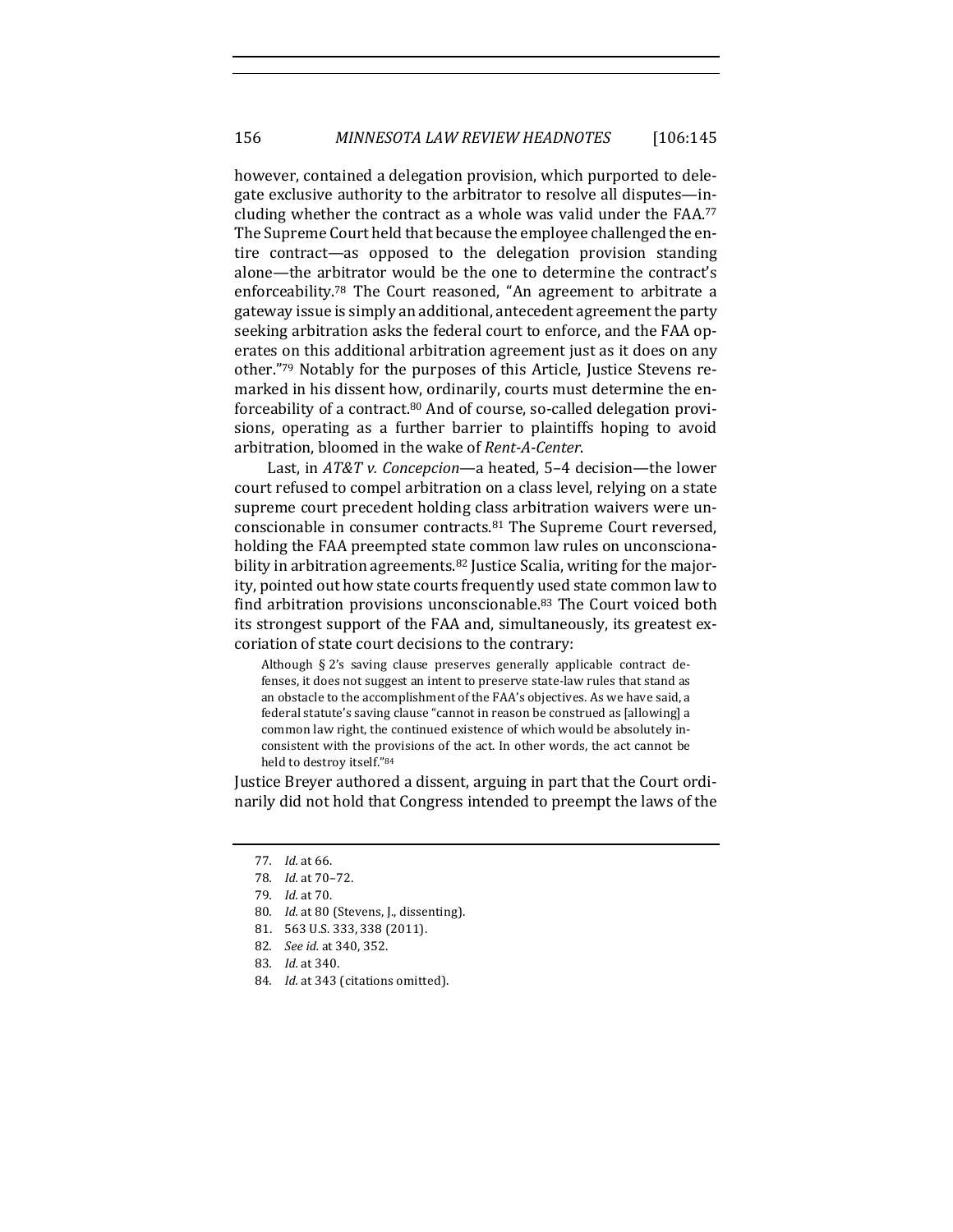sovereign states so "cavalierly."85

All in all, the Court's FAA jurisprudence of the 1990s and 2000s can only be characterized as expressing a strong preference in upholding arbitration agreements, even nearing total deference. Though commentators should rightly hesitate to profess an understanding of the Court's motivations (especially respecting the Justices' political ideologies), one reason seems obvious (and apolitical): arbitration considerably lessens the pressure on federal court dockets. Indeed, at the same time the Court seemingly expressed so much support for arbitration as a policy matter, there was also a proliferation of lawsuits filed in the federal courts. $86$  While it might also be true that this phase of the Court's jurisprudence corresponds to the rise of global companies and markets, this latter policy consideration might have been just as salient to the Court.

#### D. CONTEMPORARY DEVELOPMENTS

The Court's contemporary arbitration jurisprudence does not lend itself to broad generalization. On the one hand, the Court seems to have retreated from the high-water mark favoring arbitration agreements and striking down state court decisions to the contrary, especially in the consumer and employment contexts. On the other, the Court seems to have returned to first principles of the FAA, which do not favor quite as expansive a reading.

In *New Prime Inc. v. Oliveira*, the Court considered whether the FAA applied to a truck driver classified as an independent contractor when a driver brought a class action for failing to comply with the Fair Labor Standards Act and other state labor laws.<sup>87</sup> The Court answered in the negative, holding courts should decide whether an exclusion to the FAA applies before compelling arbitration. $88$  And, in this case, there was a valid exclusion because section 1 of the FAA expressly excludes "contracts of employment of  $\dots$  workers engaged in  $\dots$  interstate commerce."89 The Court reasoned the federal court itself had to consider this question before staying the litigation for arbitration.<sup>90</sup>

<sup>85.</sup> *Id.* at 367 (Breyer, J., dissenting).

<sup>86</sup>*. See generally Federal Court Management Statistics*, U.S. CTS., https://www.uscourts.gov/statistics-reports/analysis-reports/federal-court -management-statistics [https://perma.cc/B8TB-8BBH] (recording historical docket

numbers).

<sup>87. 139</sup> S. Ct. 532, 534 (2019).

<sup>88</sup>*. Id.* at 537.

<sup>89</sup>*. Id.*

<sup>90</sup>*. Id.*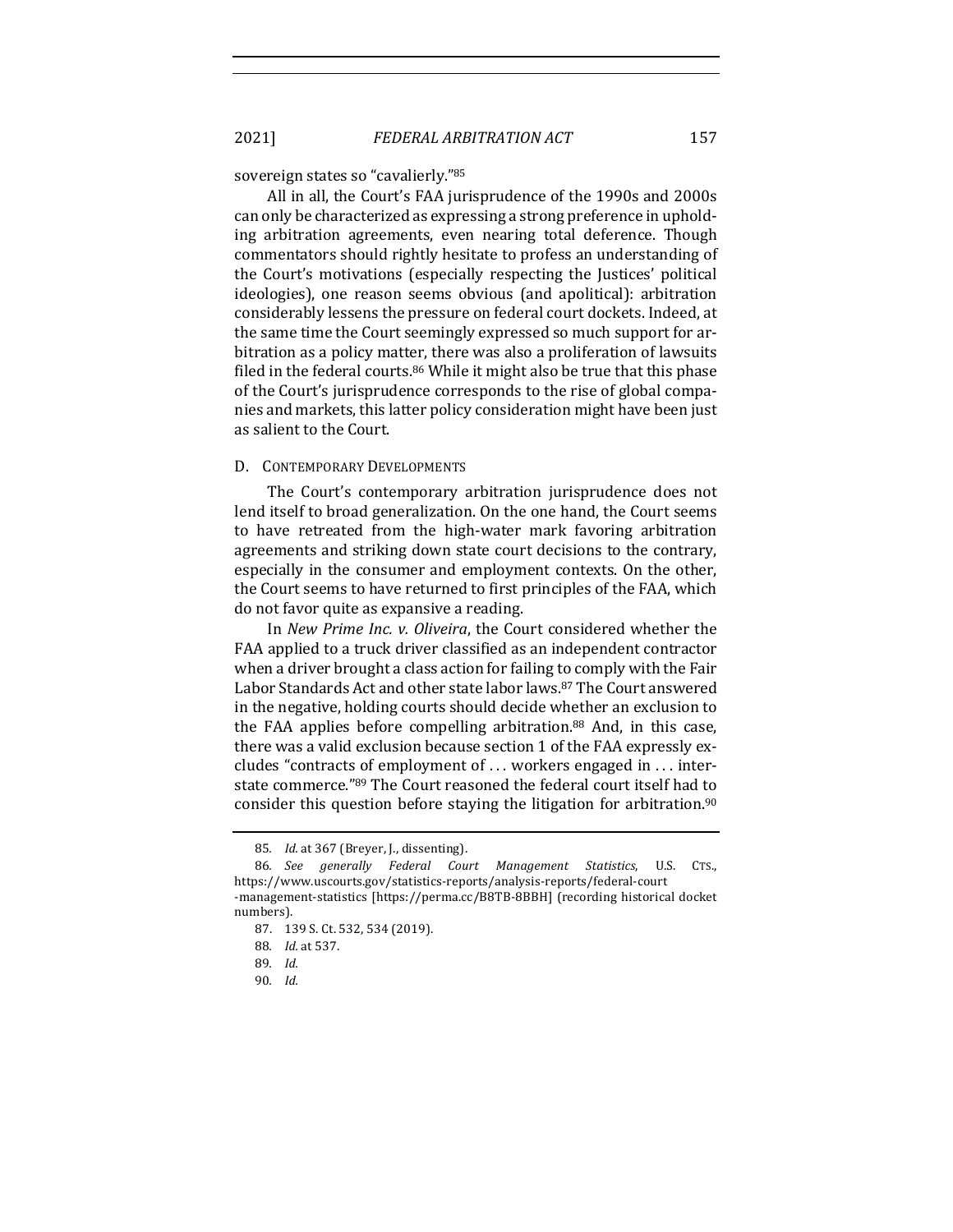The Court's decision in *New Prime* signals both a return to the original understanding of the FAA and perhaps some discomfort with the expansive reading the statute has received in the past. At least (and as a preview of the argument ahead) the Court has signaled a willingness to allow lower courts to answer threshold questions of arbitration.<sup>91</sup>

Even reading *New Prime* as signaling some discomfort from the Roberts Court with the Court's expansive arbitration jurisprudence, the Court remains a true believer in arbitration as a fair and valid nonjudicial remedy. What is more, the Court's arbitration jurisprudence is decidedly settled, with all foundational questions answered by the time of the Rehnquist Court. Accordingly, it is critical to recognize the Court does not write on a blank slate in its arbitration jurisprudence.

# II. IMPERMISSIBLE RULES OF DECISIONS

A "rule of decision" is a legislative pronouncement that usurps a court's power to interpret and apply the law to the circumstances before it and thus requires a court to reach a predetermined result.<sup>92</sup> Because rules of decision necessarily involve one branch of government exercising the power of another, they are prohibited in the United States' tripartite system of government, with its three co-equal branches.<sup>93</sup> In the Court's most recent case discussing rules of decision, Justice Thomas summarized this doctrine:

The Constitution creates three branches of Government and vests each branch with a different type of power. To the legislative department has been committed the duty of making laws; to the executive the duty of executing them; and to the judiciary the duty of interpreting and applying them in cases properly brought before the courts. By vesting each branch with an exclusive form of power, the Framers kept those powers separate. Each branch "exer- $\text{cise[s]} \dots$  the powers appropriate to its own department," and no branch can "encroach upon the powers confided to the others." This system prevents

<sup>91.</sup> *Compare id., with* Rent-A-Center, W., Inc. v. Jackson, 561 U.S. 63 (2010) (upholding delegation provisions). The tension between the text of the FAA and the Court's doctrines is again at issue in one of the cases docketed for the Court's current term, Badgerow v. Walters, 975 F.3d 469 (5th Cir. 2020), cert. granted, 209 L. Ed. 2d 748 (U.S. May 17, 2021) (No. 20-1143). That case presents the question of "[w]hether federal courts have subject-matter jurisdiction to confirm or vacate an arbitration award under Sections 9 and 10 of the FAA where the only basis for jurisdiction is that the underlying dispute involved a federal question." Petition for a Writ of Certiorari at I, Badgerow v. Walters, 209 L. Ed. 2d 748 (U.S. May 17, 2021) (No. 20-1143).

<sup>92.</sup> *See* Bank Markazi v. Peterson, 136 S. Ct. 1310, 1322-23 (2016) (citing Peterson v. Islamic Republic of Iran, 758 F.3d 185, 191 (2d Cir. 2014) and Brief of Amici Curiae Former Senior Officials of the Office of Legal Counsel in Support of Respondents at 3, 6, Bank Markazi v. Peterson, 136 S. Ct. 1310 (2016) (No. 14-770)).

<sup>93</sup>*. See id.*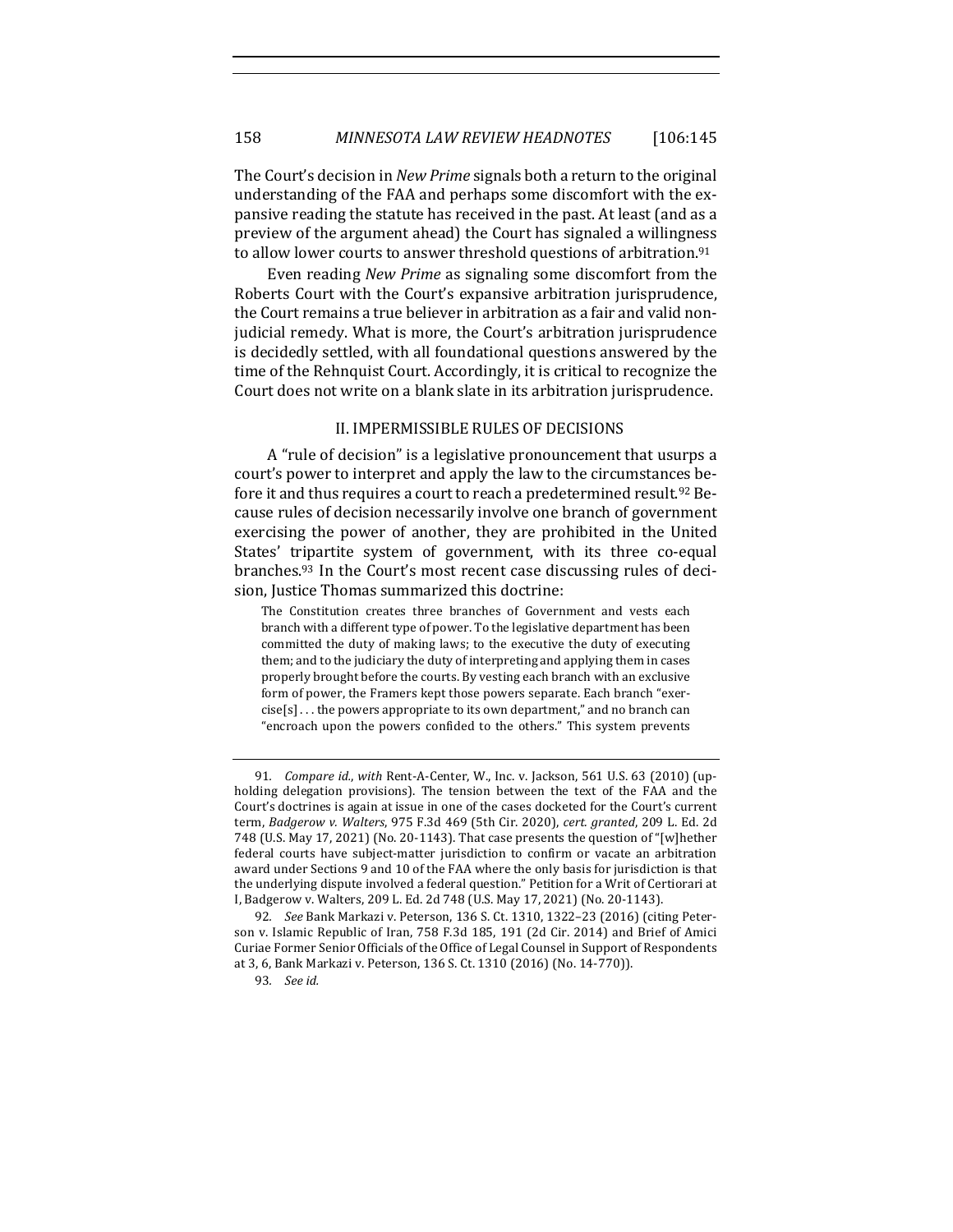"[t]he accumulation of all powers, legislative, executive, and judiciary, in the same hands"—an accumulation that would pose an inherent "threat to liberty."94

The judicial power, as *Marbury v. Madison* emphatically makes clear, is the power to "say what the law is," namely to "expound and interpret" a rule when applying that rule to particular cases.<sup>95</sup> The other branches accordingly may not intrude on this power, though they, of course, have powers of their own.<sup>96</sup> The executive branch, for instance, is prohibited from exercising the power of judicial review. $97$ And Congress may not "require federal courts to exercise judicial power in a manner that Article III forbids."<sup>98</sup> Congress prescribes an impermissible rule of decision when it takes from the court "the power to interpret and apply the law to the circumstances before it."99 Stating the issue slightly differently: "To distinguish between permissible exercises of the legislative power and impermissible infringements of the judicial power, this Court's precedents establish the following rule: Congress violates Article III when it 'compel[s]  $\dots$ findings or results under old law.' But Congress does not violate Article III when it 'changes the law."<sup>100</sup>

The Court infrequently invokes the doctrine prohibiting rules of decision. Likely, in most cases, there is no question as to Congress' power to act relative to the judicial branch. But perhaps because of its infrequency in the Court's opinions, the contours of the doctrine are not sharply defined. There do not seem to be "rules of decision" cases the same way there are "standing" cases. Most often when the Court opines on rules of decision, it does so by way of discussing the separation of powers principles. Nonetheless, the doctrine prohibiting rules of decision is fundamental to the Court's constitutional jurisprudence, beginning with *Marbury v. Madison*—which in part held Congress could not expand the federal courts' jurisdiction beyond the scope

100. Patchak v. Zinke, 138 S. Ct. 897, 905 (2018) (citations omitted).

<sup>94.</sup> Patchak v. Zinke, 138 S. Ct. 897, 904-05 (2018) (citations omitted).

<sup>95. 5</sup> U.S. (1 Cranch) 137, 177 (1803).

<sup>96.</sup> A full discussion of the separation of powers principle, including what powers are distributed to which branches, is necessarily beyond the scope of this Article. For a comprehensive discussion, see Aziz Z. Huq & Jon D. Michaels, *The Cycles of Separa*tion-of-Powers Jurisprudence, 126 YALE L.J. 346 (2016), and 16 FRANCIS C. AMENDOLA ET AL., CORPUS JURIS SECUNDUM CONSTITUTIONAL LAW § 274 (Aug. 2021 update).

<sup>97.</sup> *See* Plaut v. Spendthrift Farm, Inc., 514 U.S. 211, 218 (1995) (citing Hayburn's Case, 2 U.S. (2 Dall.) 408 (1792); Chi. & S. Air Lines, Inc. v. Waterman S.S. Corp., 333 U.S. 103, 113, (1948)).

<sup>98</sup>*. Plaut,* 514 U.S. at 218.

<sup>99.</sup> Bank Markazi v. Peterson, 136 S. Ct. 1310, 1323 (2016).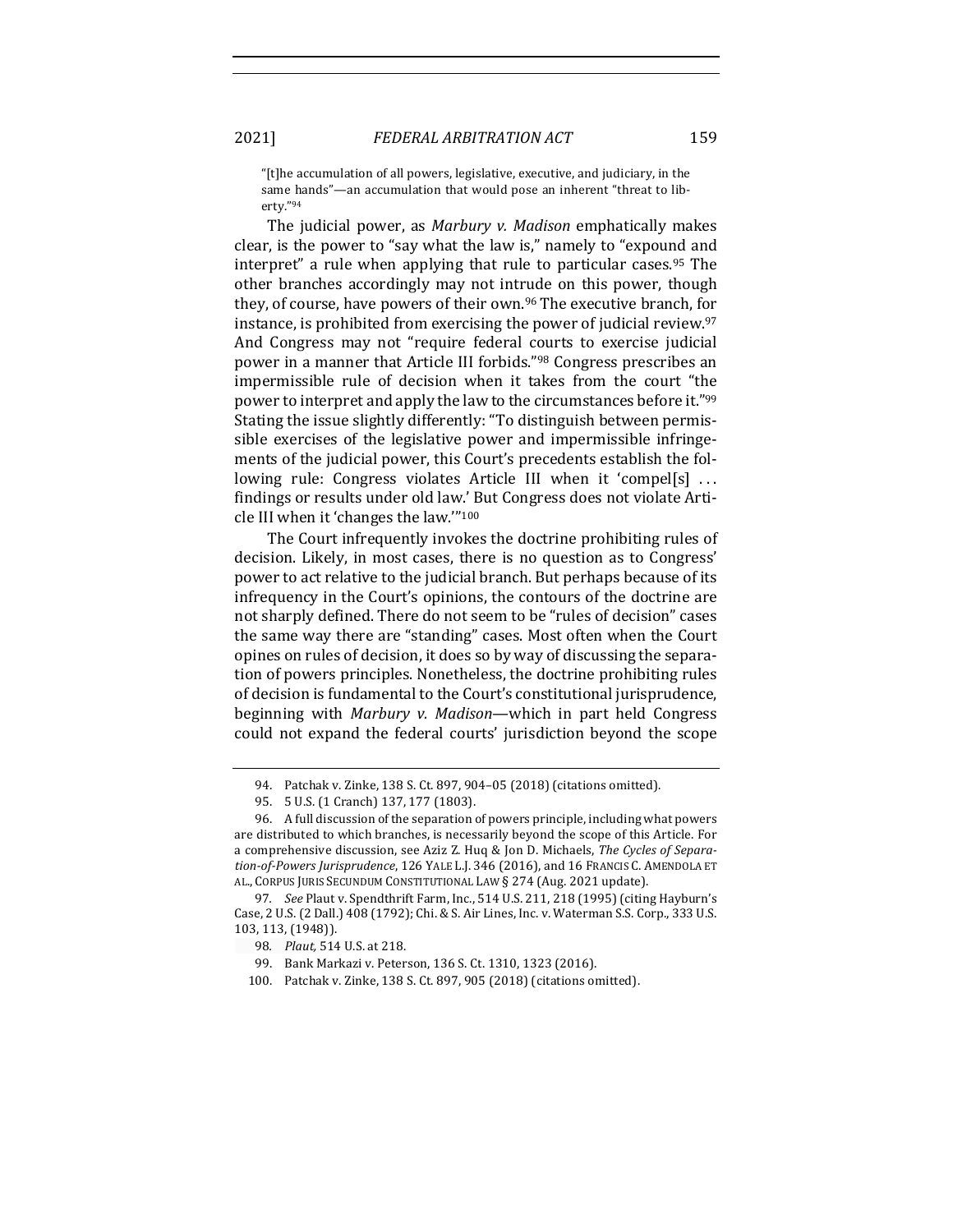160 *MINNESOTA LAW REVIEW HEADNOTES* [106:145

contemplated by the Constitution<sup>101</sup>—and continuing through a handful of doctrinal cases.<sup>102</sup>

*Plaut v. Spendthrift Farms, Inc.* was the first significant case in this recent line.<sup>103</sup> In *Plaut*, the Court considered whether Congress could require federal courts to reopen final judgments based on section 27 of the Securities and Exchange Act.<sup>104</sup> That section, in essence, was intended to institute a longer statute of limitations for cases that were dismissed under a judicially created statute of limitations.<sup>105</sup> After the district court and court of appeals both found the law to be unconstitutional, the Court granted certiorari.<sup>106</sup> The Court held this provision violated the separation of powers.<sup>107</sup> Justice Scalia first noted the historical importance of the separation of powers: "This sense of a sharp necessity to separate the legislative from the judicial power, prompted by the crescendo of legislative interference with private judgments of the courts, triumphed among the Framers of the new Federal Constitution . . . . "<sup>108</sup> Section 27 was unconstitutional because it required a federal court—which had previously adjudicated the statute of limitations—to "reverse a determination once made, in a particular case."<sup>109</sup> The Court succinctly identified the nature of the problem: "Having achieved finality . . . a judicial decision becomes the last word of the judicial department with regard to a particular case or controversy, and Congress may not declare by retroactive legislation that the law applicable *to that very case* was something other than what the courts said it was." $110$ 

Next, in *Bank Markazi v. Peterson*, the Court considered the doctrine in the fraught international relations context of the seized assets of the Central Bank of Iran.<sup>111</sup> The question presented was whether section 8772 of the Iran Threat Reduction and Syria Human Rights Act of 2012 violated the separation of powers principle.<sup>112</sup> As Justice Ginsburg remarked, section 8772 was an "unusual statute" because it went

- 111. 136 S. Ct. 1310, 1316-17 (2016).
- 112. *Id.* at 1317.

<sup>101. 5</sup> U.S. (1 Cranch) 137, 177-78 (1803).

<sup>102</sup>*. See, e.g.*, *Patchak*, 138 S. Ct. 897.

<sup>103. 514</sup> U.S. 211 (1995).

<sup>104.</sup> *Id.* at 213.

<sup>105.</sup> *Id.* at 214-15.

<sup>106.</sup> *Id.* at 215.

<sup>107.</sup> *Id.* at 217-18.

<sup>108.</sup> *Id.* at 221; see also id. at 221-25 (collecting authorities).

<sup>109.</sup> *Id.* at 225 (quoting THE FEDERALIST NO. 81, at 545 (Alexander Hamilton)).

<sup>110.</sup> *Id.* at 227 (emphasis in original).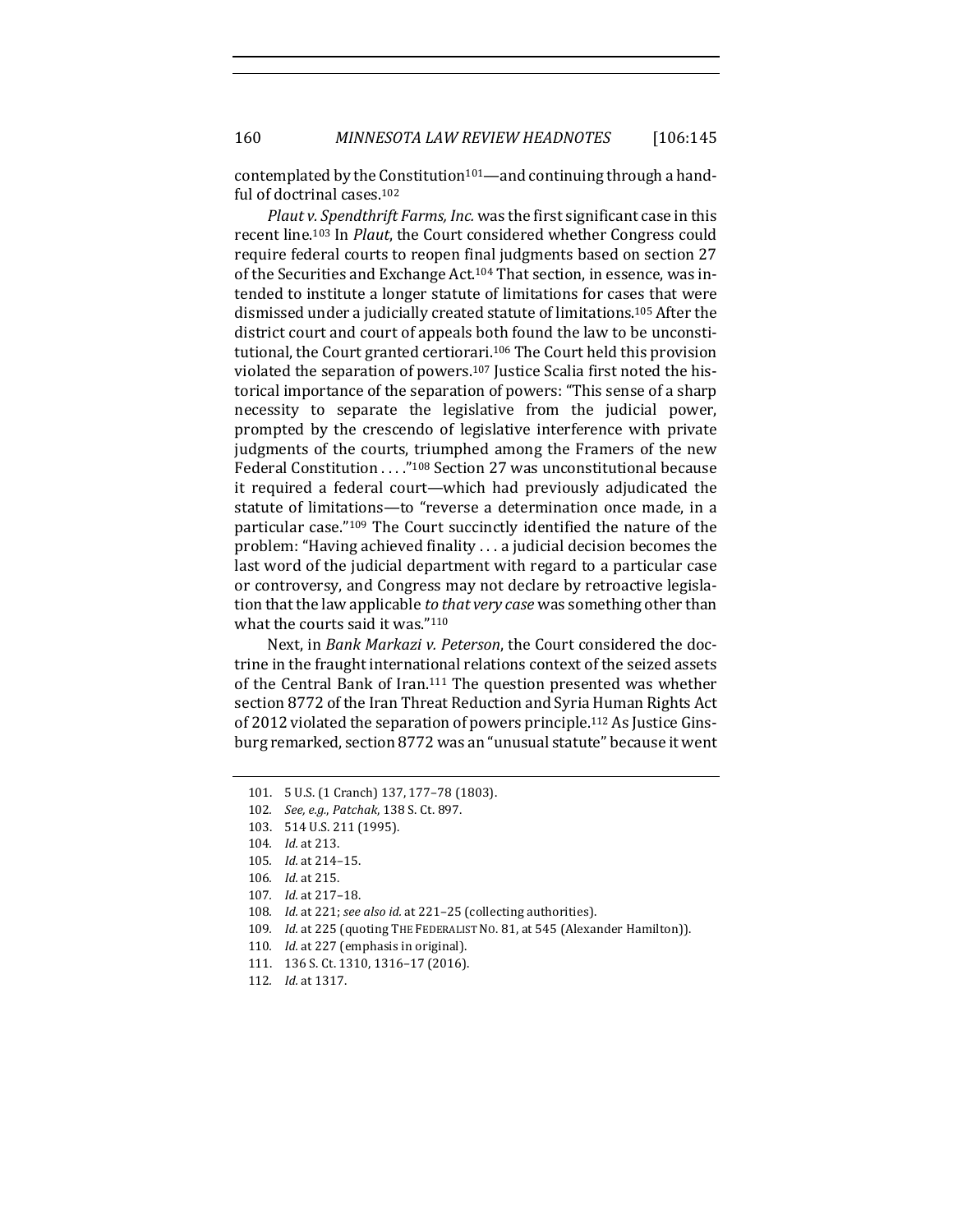2021] *FEDERAL ARBITRATION ACT* 161

so far as to state judgments in a pending case, identified by its docket number, could be satisfied by certain seized assets.<sup>113</sup> Nonetheless, the Court held that Congress was not exercising judicial power: "Congress, our decisions make clear, may amend the law and make the change applicable to pending cases, even when the amendment is outcome determinative."<sup>114</sup> The Court did not view section 8772 as directing a judgment, however.<sup>115</sup> Instead, it viewed the statute as directing the Court to apply a "new legal standard to undisputed facts." $116$  In other words, Congress acted by amending the law applicable to a given case, which the courts were duty bound to apply. $117$ The Court thus rejected the close-enough argument that section 8772 created a foregone conclusion in a certain case—there was still something left for "judicial determination."<sup>118</sup>

Chief Justice Roberts, joined by Justice Sotomayor, authored a vigorous dissent.<sup>119</sup> He believed the law was unconstitutional because it was an example of Congress assuming "the role of judge and decid[ing] a particular pending case in the first instance." $120$  He further criticized the majority for its technical reading of the statute; he would have looked to the purpose of the statute and its obvious effect on adjudication in the federal courts.<sup>121</sup>

The Court's most recent pronouncement on rules of decision came in 2018 in *Patchak v. Zinke*.<sup>122</sup> The petitioner in that case challenged the Secretary of the Interior's authority to take a property, called the Bradley Property, into a trust.<sup>123</sup> During the pendency of the litigation below, Congress passed the Gun Lake Trust Land Reaffirmation Act (Gun Lake Act), which expressly stated both that the Bradley Property could be taken into trust and that any case challenging that action should be dismissed.<sup>124</sup> When the Court was presented the question whether the Gun Lake Act was a prohibited rule of decision

- 121. *Id.* at 1332, 1335.
- 122. 138 S. Ct. 897 (2018).
- 123*. Id.* at 902–03.
- 124*. Id.* at 904.

<sup>113</sup>*. Id.*

<sup>114</sup>*. Id.* 

<sup>115</sup>*. Id.* 

<sup>116.</sup> *Id.* at 1325.

<sup>117</sup>*. Id.* at 1323.

<sup>118.</sup> *Id.* at 1326; see also Robertson v. Seattle Audubon Soc'y, 503 U.S. 429, 438 (1992) (holding that a statute "compelled changes in law, not findings or results under old law" and, accordingly, was not a prohibited rule of decision).

<sup>119.</sup> *Bank Markazi*, 136 S. Ct. at 1329-38 (Roberts, C.J., dissenting).

<sup>120.</sup> *Id.* at 1332.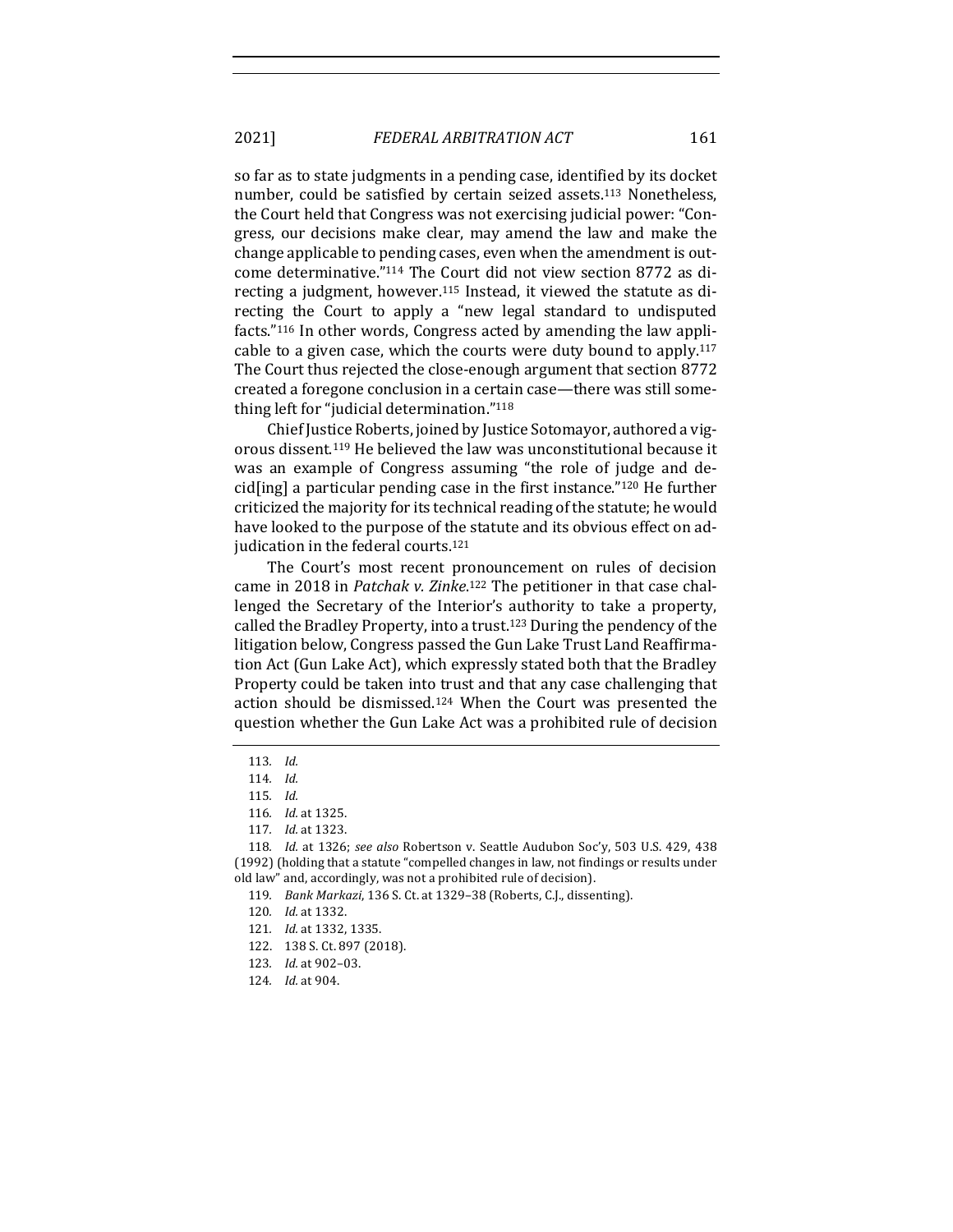with respect to the petitioner's lawsuit, the Court held there was no separation of powers violation.<sup>125</sup> The Court reasoned that the statute was a jurisdiction-stripping statute, which the Court has held was well within Congress' authority by virtue of its constitutional control over the lower federal courts.<sup>126</sup> As Justice Thomas, writing for a plurality of Justice Breyer, Justice Alito, and Justice Kagan, stated:

Section 2(b) changes the law. Specifically, it strips federal courts of jurisdiction over actions "relating to" the Bradley Property. Before the Gun Lake Act, federal courts had jurisdiction to hear these actions. See 28 U.S.C. § 1331. Now they do not. This kind of legal change is well within Congress' authority and does not violate Article III . . . . Our conclusion that  $\S 2(b)$  is jurisdictional is bolstered by the fact that it cannot plausibly be read as anything else. Section 2(b) is not one of the nonjurisdictional rules that this Court's precedents have identified as "important and mandatory" but not governing "a court's adjudicatory capacity." Section  $2(b)$  does not identify "an element of [the] plaintiff's claim for relief" or otherwise define its "substantive adequacy." Nor is it a "claim-processing rule," like a filing deadline or an exhaustion requirement, that requires the parties to "take certain procedural steps at certain specified times."127

The Court disagreed with the petitioner's argument that mandatory language violated Article III, saying that language "simply impose[d] the consequences," rather than directing a decision.<sup>128</sup>

Chief Justice Roberts again dissented, this time joined by Justices Kennedy and Gorsuch.<sup>129</sup> He argued Congress exercised the judicial power in this case by manipulating jurisdiction to direct an individual outcome, announcing a rule of law particular to an individual case.<sup>130</sup>

What generalizations can be drawn from these cases? First, the Court's interpretation of the law at issue is critical to deciding whether a law is an impermissible rule of decision. If the purpose of the law is to limit federal court jurisdiction or to provide or amend the substantive law, the law is constitutional. But if the purpose of the law is to direct judicial action under existing law in a manner in which the judiciary ordinarily would not act, the law is unconstitutional. Indeed, the Court has remained steadfast that Congress "may not exercise [its] authority]  $\ldots$  in a way that requires a federal court to act unconstitutionally."<sup>131</sup> Second, what is clear from reading the Court's cases is

<sup>125</sup>*. Id.* 

<sup>126</sup>*. Id.* at 905.

<sup>127.</sup> *Id.* at 905-06 (citations omitted).

<sup>128</sup>*. Id.* at 908.

<sup>129.</sup> *Id.* at 914-22 (Roberts, C.J., dissenting).

<sup>130</sup>*. Id.* at 918.

<sup>131.</sup> Bank Markazi v. Peterson, 136 S. Ct. 1310, 1324 n.19 (2016).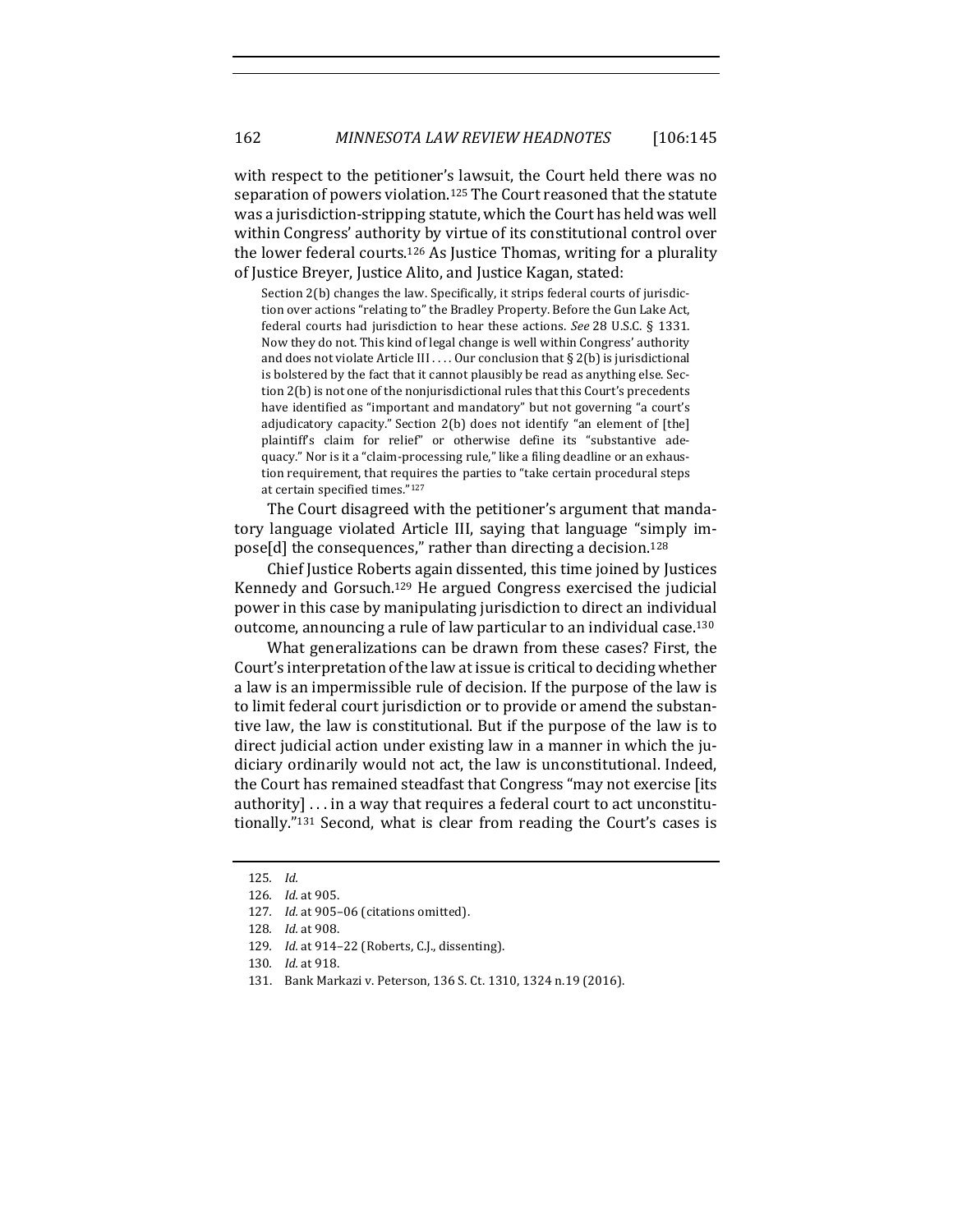that, while Congress plainly may strip courts of jurisdiction, override judicial interpretations, and amend its laws, even to the point of achieving a predetermined result when the judicial power is exercised, Congress may not compel the exercise of the judicial power in a certain manner in the first instance. After all, the judiciary is—and remains—a co-equal, independent branch.

## III. HOW THE FAA CREATES AN IMPERMISSIBLE RULE OF DECISION

As demonstrated, the Supreme Court has consistently held the FAA is a substantive—not procedural—law.<sup>132</sup> Arbitration is, thus, a coercive remedy courts may award an aggrieved litigant, to the detriment of another. The awarding of a remedy in a lawsuit, however, is inherently an exercise of judicial power, whereby a court makes a ruling as a matter of law when presented with a certain set of facts.<sup>133</sup> Accordingly, because the FAA directs judicial action—the awarding of a remedy—it is an unconstitutional rule of decision and violates the separation of powers principle.

At least two qualifying observations are in order, to be sure. The first is a return to the notion that the Court is not writing on a blank slate in its arbitration cases. Were the Court presented with this thesis without the precedents of *Prima Paint* and *Southland*, it seems likely the Court would conclude the FAA is a procedural statute, well within Congressional authority to adopt.<sup>134</sup> But the decisions holding the FAA to be a substantive remedy were plainly intended to keep arbitration agreements viable in diversity suits under the *Erie* doctrine.<sup>135</sup> As a result, the Court is now in a double bind. If *Southland* is correct that the FAA is a substantive and not procedural statute, it is also true that courts are not compelled to enforce the FAA as a contract remedy in all circumstances, though they may continue to do so at their option in adjudicating disputes. $136$ 

The second is that though this Article frames the FAA as creating a rule of decision, many rules of decision cases focus on individual matters or cases—not *all* arbitration cases throughout time. The

<sup>132.</sup> *See* Southland Corp. v. Keating, 465 U.S. 1, 11 (1984) (citing Prima Paint Corp. v. Flood & Conklin Mfg. Corp., 388 U.S. 395, 400 (1967)).

<sup>133.</sup> *See* Marbury v. Madison, 5 U.S. (1 Cranch) 137, 164 (1803).

<sup>134.</sup> For example, Congress enacted the Federal Rules of Civil Procedure within scattered sections of title 28 of the United State Code.

<sup>135</sup>*. See Prima Paint*, 388 U.S. at 404–05.

<sup>136.</sup> See infra Part IV for an expanded discussion of this point.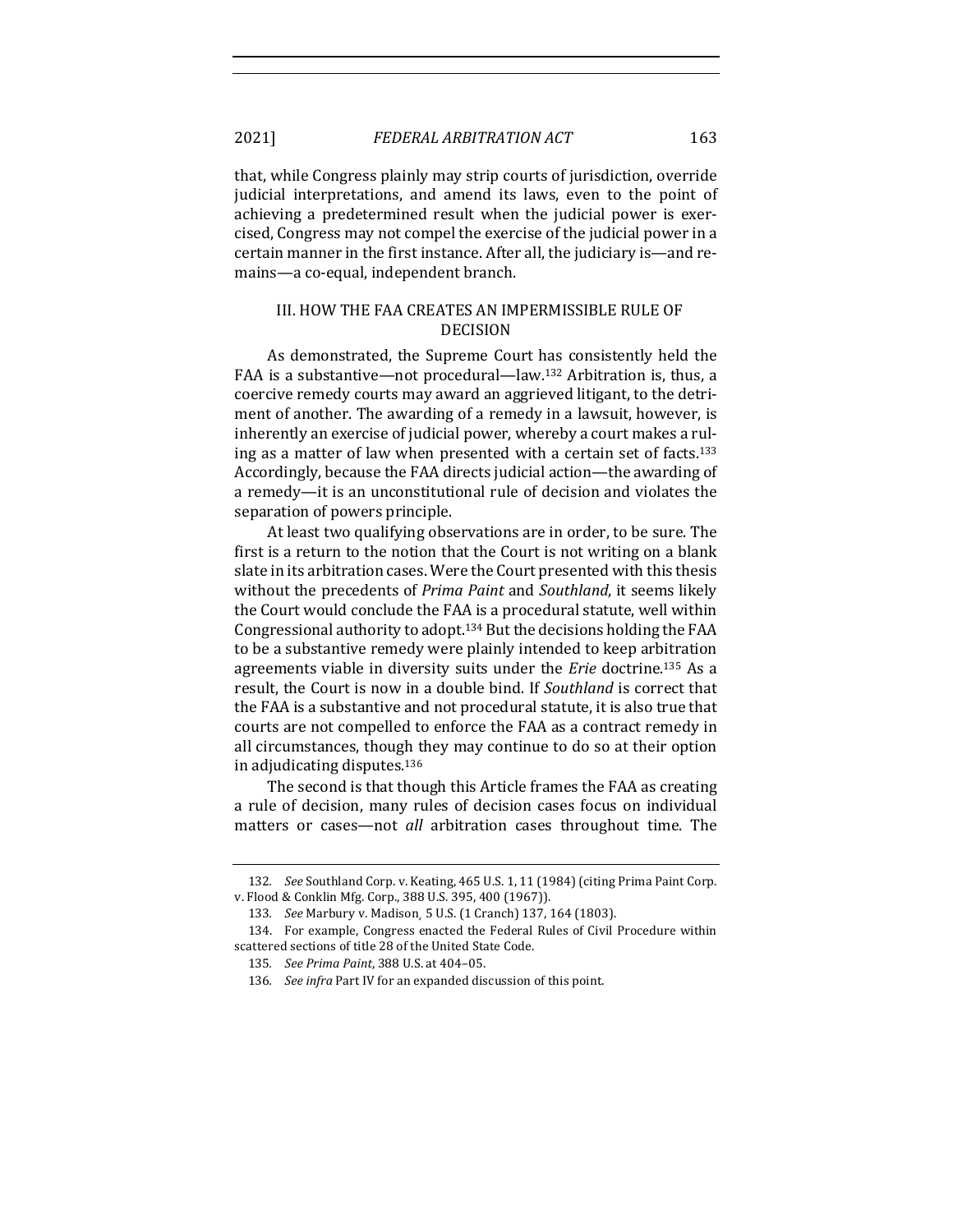hypothetical statute "In *Smith v. Jones*, Smith wins" stands as a contrast to the FAA's general pronouncements.<sup>137</sup> But this point is purely a semantic one, because this thesis could just as easily be stated as either that the FAA creates a standing rule of decision or that the FAA continuously creates a rule of decision. In either framing, however, the FAA directs an exercise of the judicial power by requiring courts to award a certain remedy whenever presented with a certain set of facts. 

But that exercise of judicial power does not have to be so. Courts have made clear that arbitration agreements are mere contracts.<sup>138</sup> However, when a party files a lawsuit in the face of an existing arbitration agreement, that party has breached that agreement. When faced with any breach of contract case, a court has choices in the remedies it may award. The court may, for instance:

- Enter a judgment for specific performance;
- Enter a judgment awarding money damages;
- Order the return of property under the contract;
- Order equitable relief, including a constructive trust, an equitable lien, and subrogation; and
- Order cancellation or a reformation of the contract's writing.<sup>139</sup>

In adjudicating a purported breach of contract, the court must ascertain how to remedy the breach; the court does not *ab initio* ask what law compels it to enter which remedy. Arbitration, instead, is one remedy a court (with requisite jurisdictional capacity) may order in the face of a breach of contract.

This conclusion is consistent with leading persuasive authority on contract law.<sup>140</sup> The Restatement, for instance, provides for several different judicial remedies, including the following: awarding a sum of money as damages or to prevent unjust enrichment, requiring specific performance, enjoining non-performance, ordering restoration to avoid unjust enrichment, and declaring the rights of the parties.<sup>141</sup> But because the FAA compels courts to enter one—and only one—remedy in contract cases when presented with certain facts, it is an impermissible exercise of the judicial power.

<sup>137.</sup> *See Bank Markazi v. Peterson, 136 S. Ct. 1310, 1335 (2016)* (Roberts, C.J., dissenting).

<sup>138.</sup> Rent-A-Center, W., Inc. v. Jackson, 561 U.S. 63, 67 (2010) ("[A]rbitration is a matter of contract.").

<sup>139.</sup> E. ALLAN FARNSWORTH, FARNSWORTH ON CONTRACTS § 12.2 (4th ed. 2004).

<sup>140.</sup> *See, e.g.*, RESTATEMENT (SECOND) OF CONTRACTS § 345 (Am. Law Inst. 1981). 141*. Id.*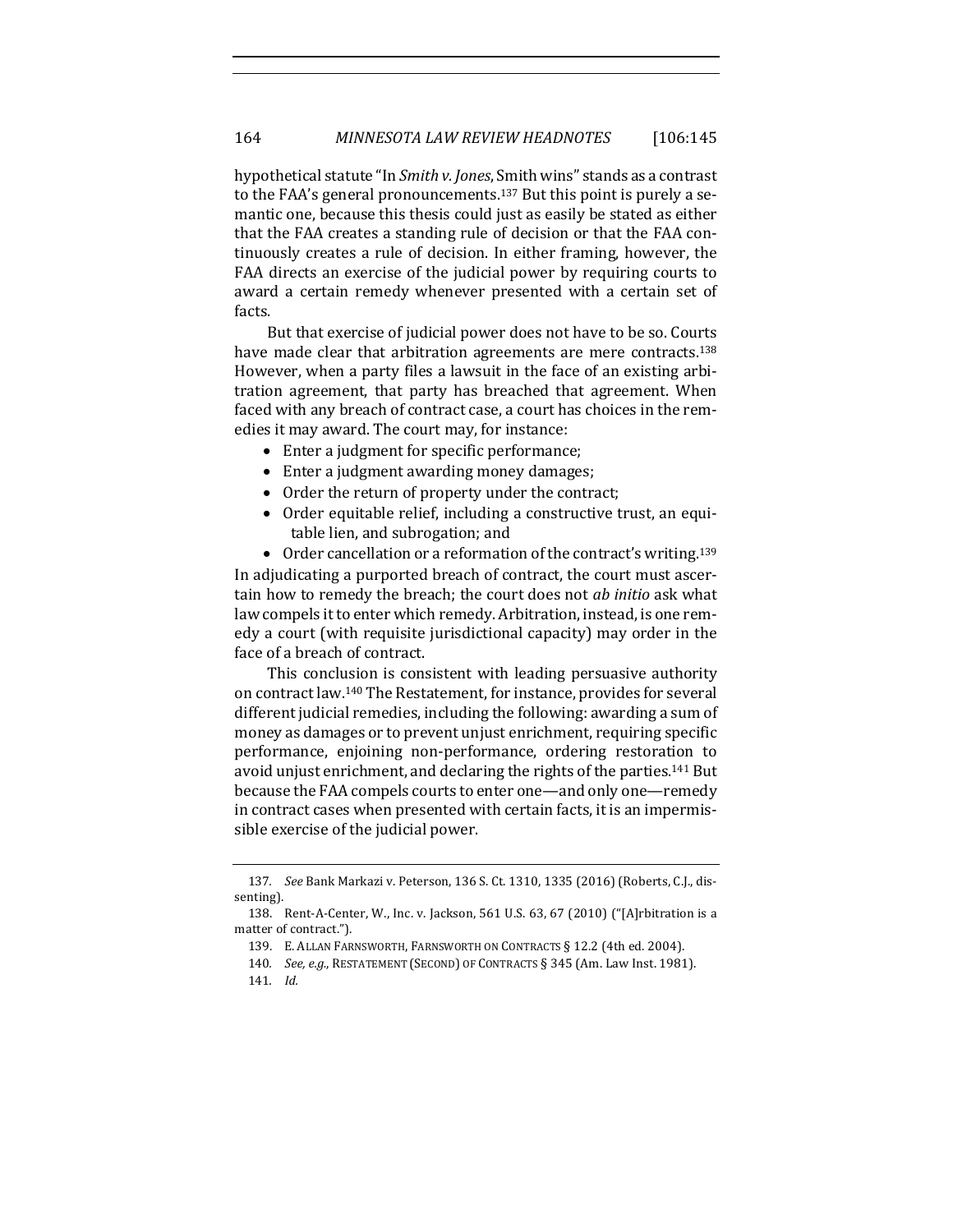2021] *FEDERAL ARBITRATION ACT* 165

Importantly, the FAA differs from the laws found not to be rules of decisions in the Court's recent cases.<sup>142</sup> Remember the Court has made clear that the FAA provides a substantive remedy that courts must enforce.<sup>143</sup> The FAA is fundamentally unlike the law at issue in *Patchak* because it is not a jurisdiction-stripping statute.<sup>144</sup> And it is unlike the law in *Bank Markazi* because it does not apply to individual lawsuits, but all lawsuits.<sup>145</sup> It is, however, like the law at issue in *Plaut* because it directs a certain judicial action.<sup>146</sup>

As of this writing, only one federal district court in the country has addressed this Article's thesis and conclusion. The argument was briefed and argued before the Southern District of New York in *Katz v.* Cellco Partnership.<sup>147</sup> In Katz, customers alleged Verizon imposed a hidden rate increase in their service contracts.<sup>148</sup> Verizon moved to compel arbitration.<sup>149</sup> The customers argued the application of the FAA to state law claims violated Article III and was an unconstitutional rule of decision.<sup>150</sup> The court rejected these arguments, holding:

There is insufficient state action for plaintiff to maintain an action under Article III; applying the FAA to compel arbitration of these claims does not violate Article III both because the FAA is not an incursion on the separation of powers and because plaintiff waived his personal right to an Article III forum by agreeing to arbitrate; and the FAA does not impose an unconstitutional rule of decision.<sup>151</sup>

More so, the court found the case did not implicate the separation of powers in the first place: "[W]hen Congress encourages or merely enforces a private agreement to resolve disputes outside courts, no such concerns regarding the separation of powers are implicated because Congress is not withdrawing any matter from judicial cognizance."<sup>152</sup>

This *ipse dixit* raises more questions than it answers. Why and how, for instance, are arbitration cases not withdrawn from judicial

<sup>142.</sup> It bears noting that the FAA is distinguishable from the laws at issue in *Bank Markazi, Seattle Audubon,* and *Plaut* because those cases dealt with Congress amending the law during a pending case. Nonetheless, it is still useful to draw a comparison to those laws because there are so few examples of "rules of decision" cases.

<sup>143.</sup> *See* Southland Corp. v. Keating, 465 U.S. 1, 12 (1984).

<sup>144</sup>*. See* Patchak v. Zinke, 138 S. Ct. 897, 905–06 (2018).

<sup>145.</sup> *See Bank Markazi v. Peterson,* 136 S. Ct. 1310, 1323 (2016).

<sup>146.</sup> *See* Plaut v. Spendthrift Farm, Inc., 514 U.S. 211, 217 (1995).

<sup>147.</sup> No. 12-CV-9193, 2013 WL 6621022 (S.D.N.Y. Dec. 12, 2013).

<sup>148.</sup> *Id.*, at \*1.

<sup>149</sup>*. Id.* 

<sup>150</sup>*. Id.*, at \*4.

<sup>151</sup>*. Id.*, at \*5.

<sup>152</sup>*. Id.*, at \*9.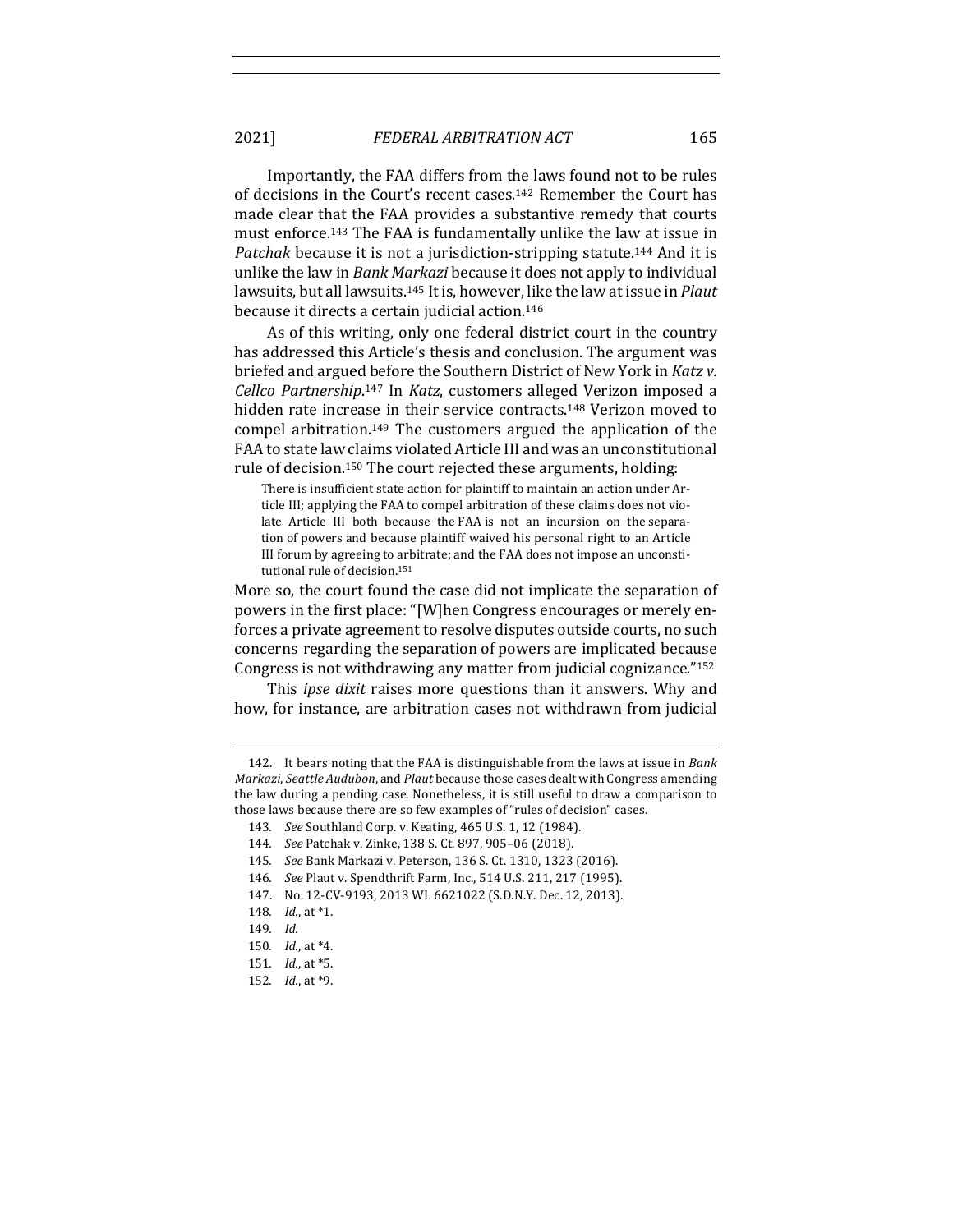cognizance? Cases holding courts must immediately transfer cases to arbitrators even without determining arbitrability suggest the contrary.<sup>153</sup> More so, if courts maintain their judicial cognizance, why and how are courts prevented from entering one of the other remedies available to them in ordinary contracts cases?<sup>154</sup>

The customers in *Katz* appealed to the Second Circuit. There, the court affirmed the district court's decision without further analysis.<sup>155</sup> Accordingly, the Southern District of New York's order remains the most extensive federal court treatment of the question presented in this article. But, of course, in considering the question and affirming without further analysis, the Second Circuit did not have the guidance of *Bank Markazi* and *Patchak*. What is more, the new and different composition of the Supreme Court, at least warrants speculation whether the Court might grant a petition for certiorari on the issue. Perhaps, as is sometimes the case, Chief Justice Roberts' dissents in *Bank Markazi* and *Patchak* could prove influential.

Outside the context of the federal courts, at least two state high courts have addressed the thesis of this Article. First, in *Firelock Inc. v. District Court*, the Colorado Supreme Court considered whether the state's Mandatory Arbitration Act violated the state's separation of powers doctrine.<sup>156</sup> The court held there was no separation of powers violation.<sup>157</sup> It reasoned that this was because the arbitration panel did not perform a judicial function<sup>158</sup> and—perhaps most importantly—because the arbitrator's decision was non-binding.<sup>159</sup> For this latter reason, the court concluded the arbitrator was not exercising the sovereign power of the state—the judicial power—because the arbitrator did not "possess the final authority to render and enforce a judgment."<sup>160</sup> This is an important distinction from the FAA, whereby parties wholly agree to forego their right to a judicial forum and proceed to binding arbitration. Accordingly, *Firelock* does not cut against the argument that the FAA is an impermissible rule of decision.

<sup>153.</sup> *See generally* Rent-A-Center, W., Inc. v. Jackson, 561 U.S. 63 (2010) (upholding the validity of clauses delegating authority to determine arbitrability of a dispute to an arbitrator).

<sup>154.</sup> *See* FARNSWORTH, *supra* note 139; RESTATEMENT (SECOND) OF CONTRACTS § 345 (Am. Law Inst. 1981).

<sup>155.</sup> Katz v. Cellco P'ship, 794 F.3d 341, 344 (2d Cir. 2015).

<sup>156. 776</sup> P.2d 1090 (Colo. 1989).

<sup>157</sup>*. Id.* at 1099.

<sup>158.</sup> *Id.* at 1095.

<sup>159</sup>*. Id.* at 1094.

<sup>160</sup>*. Id.*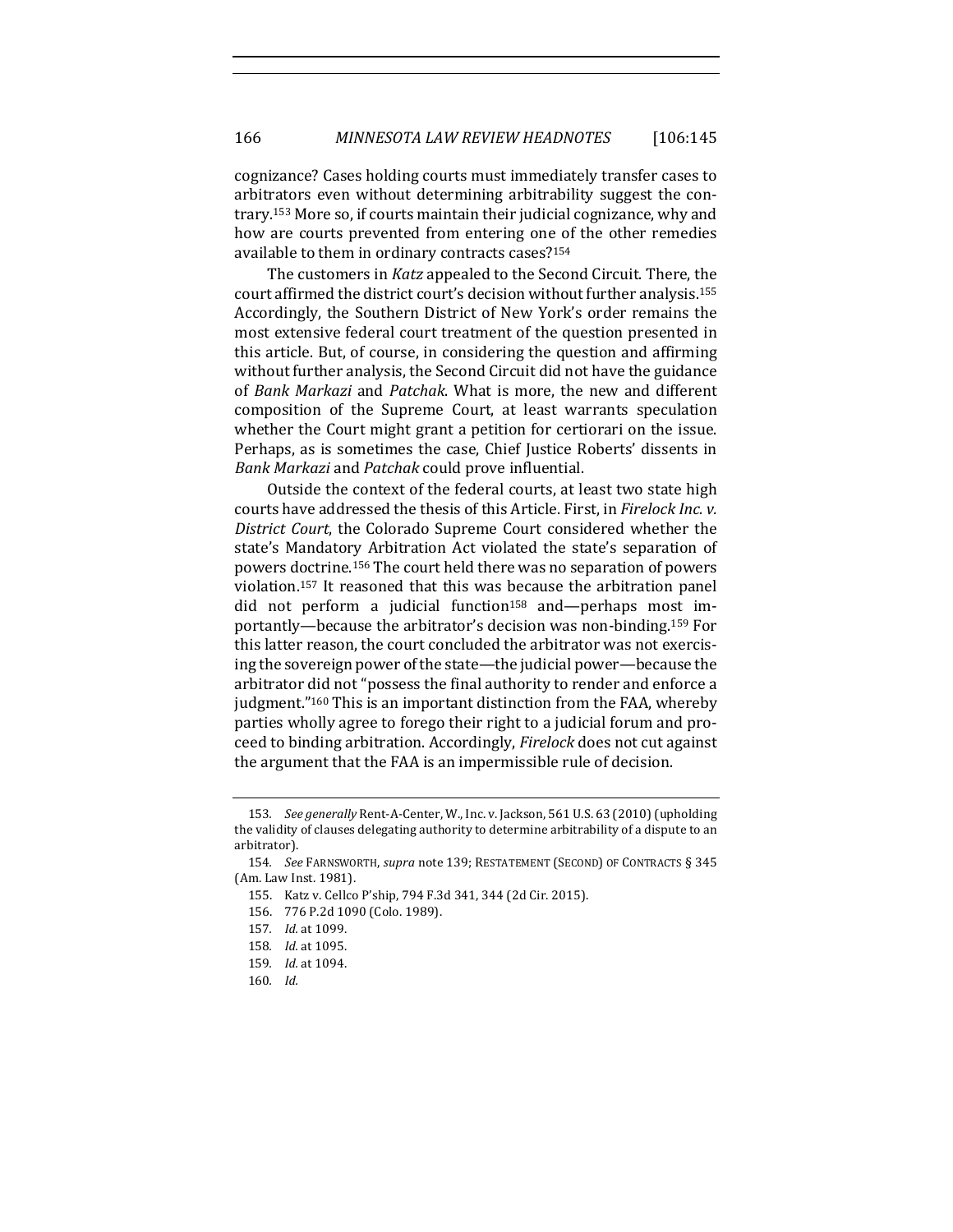## 2021] *FEDERAL ARBITRATION ACT* 167

Second, in *Atwater v. Commissioner of Education*, the Massachusetts Supreme Judicial Court considered whether mandatory arbitration under the state's Education Reform Act of 1993 violated the state's separation of powers principle.<sup>161</sup> There, a teacher alleged wrongful dismissal but was required to arbitrate the claim.<sup>162</sup> The court held there was no separation of powers violation because there was no interference with the core judicial functions of the courts.<sup>163</sup> Specifically, the court noted that the arbitrator was acting in a very limited role: only reviewing dismissal decisions, of which there were expressly limited grounds.<sup>164</sup> The court concluded these were legislative decisions.<sup>165</sup> Of course, like *Firelock, Atwater* only draws attention to the FAA's all-encompassing reach, whereby parties may agree to arbitrate all their claims, not like the limited reach of the law at issue in that case. Thus, like *Firelock*, *Atwater* ultimately supports the thesis of this Article.

#### IV. IMPLICATIONS

Assuming this Article's thesis is correct as a matter of doctrine, the inquiry now becomes speculative. This Article concludes by postulating how courts might receive a fulsome challenge to the FAA under a rules of decision theory.

A. ANALOGOUS PAST CHALLENGES AND TREATMENT BY THE FEDERAL **COURTS** 

The Supreme Court of the United States has not addressed whether the FAA constitutes an impermissible rule of decision. The Court has, however, addressed an analogous question for the Commodity Futures Trading Commission (CFTC). In *Commodity Futures Trading Commission v. Schor*, the Court addressed whether the CFTC violated Article III because Congress gave the CFTC jurisdiction to entertain state law counterclaims in reparations proceedings.<sup>166</sup> The Court considered whether the "essential attributes" of the judicial power were reserved to Article III courts alone and the extent to which Congress could permit adjudication of a right normally

- 164. *Id.*
- 165*. Id.*
- 166. 478 U.S. 833 (1986).

<sup>161.</sup> 957 N.E.2d 1060 (Mass. 2011).

<sup>162.</sup> *Id.* at 1062.

<sup>163</sup>*. Id.* at 1069.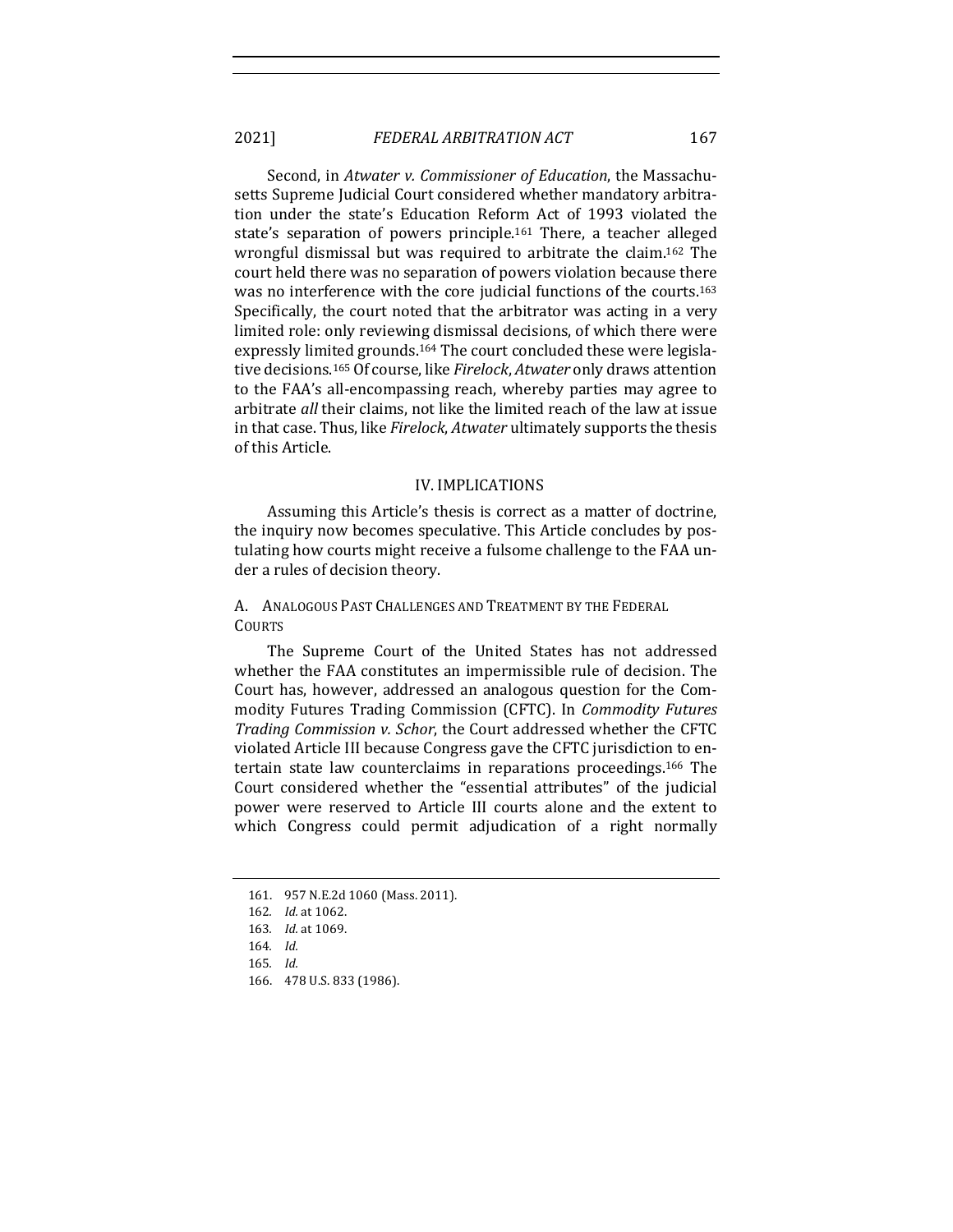adjudicated in the federal courts by a different body.<sup>167</sup> But the Court held the CFTC did not violate separation of powers concerns:

Congress gave the CFTC the authority to adjudicate such matters, but the decision to invoke this forum is left entirely to the parties and the power of the federal judiciary to take jurisdiction of these matters is unaffected. In such circumstances, separation of powers concerns are diminished, for it seems self-evident that just as Congress may encourage parties to settle a dispute out of court or resort to arbitration without impermissible incursions on the separation of powers, Congress may make available a quasi-judicial mechanism through which willing parties may, at their option, elect to resolve their differences.168

This result squares with the Court's FAA jurisprudence. Indeed, arbitration is often referred to simply as another means of forum selection.<sup>169</sup> The Court's decision in *Schor* suggests that Congress may encourage forum selection in a manner it sees fit, short of compelling judicial action, and the power vested in the federal courts via Article III does not suffer.

Because *Schor* found no Article III judicial actions present, that case provides a natural counter argument to this Article's thesis. Suppose the framing of this Article is off-base, and the FAA does not direct judicial action or compel certain results but instead merely provides what the law is—in other words, that arbitration is the exclusive contract remedy courts may award under a certain set of factual circumstances. Such a legislative action seems within Congress' power to enact. The problem, of course, is that this interpretation does not have a basis in the text of the FAA. This is notwithstanding the statute's description of arbitration agreements as "irrevocable"—a court still must determine and order the award of a remedy where a litigant purports to breach a supposedly irrevocable contract by filing suit.<sup>170</sup> Stated differently, if Congress intended the FAA to abrogate all other common law contract remedies, it would have said so. The notion that Congress intended arbitration to be the exclusive and only remedy in certain contract actions is further undermined by the FAA's allowance for arbitration agreements to be invalidated "upon such grounds as

<sup>167</sup>*. Id.* at 851.

<sup>168</sup>*. Id.* at 855.

<sup>169.</sup> Scherk v. Alberto-Culver Co., 417 U.S. 506, 519 (1974) ("An agreement to arbitrate before a specified tribunal is, in effect, a specialized kind of forum-selection clause that posits not only the situs of suit but also the procedure to be used in resolving the dispute.").

<sup>170</sup>*. See* 9 U.S.C. § 2; *see also* Note, *State Courts and the Federalization of Arbitration* Law, *supra* note 69.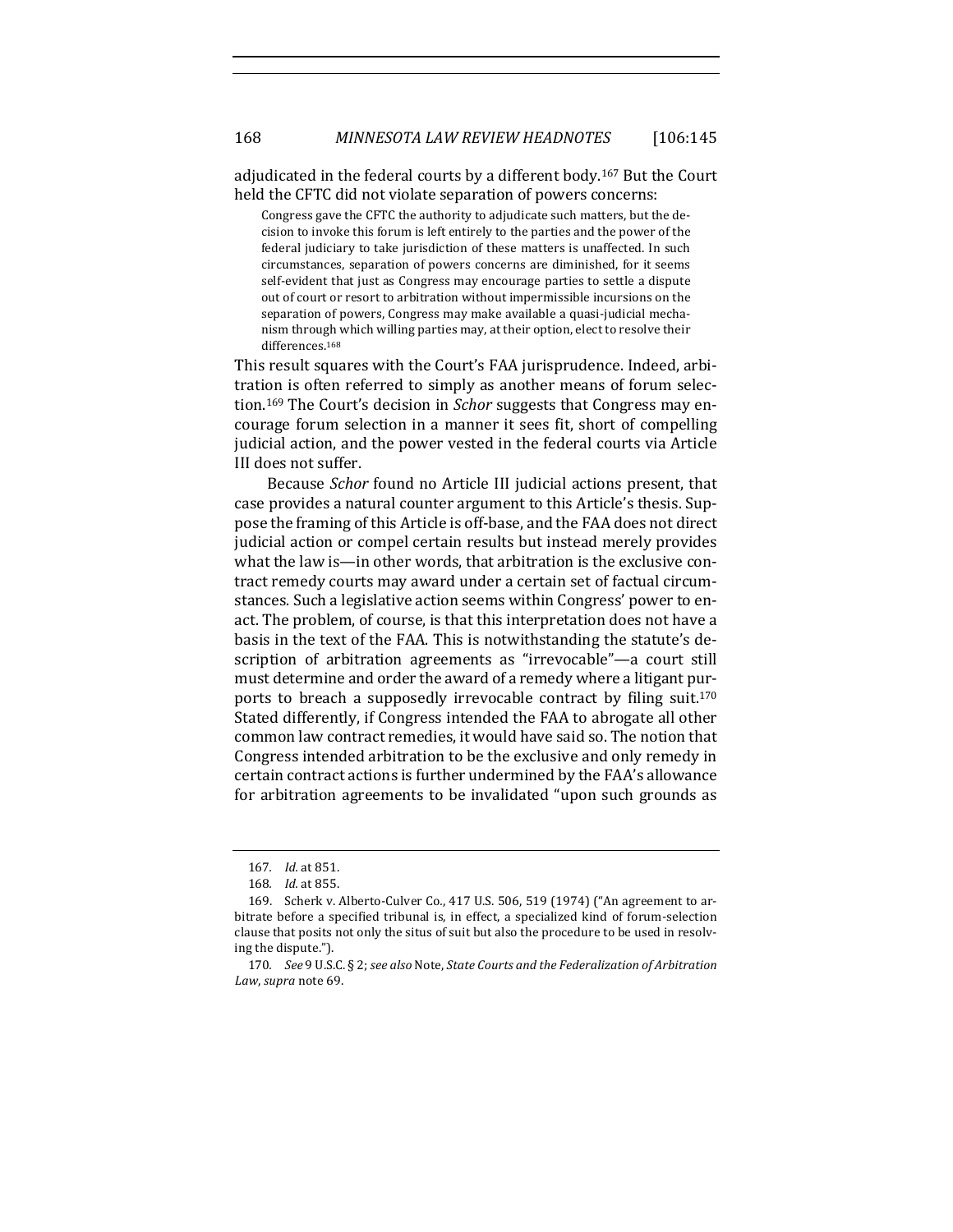exist at law or in equity for the revocation of any contract." $171$  The upshot here is that a challenge to the FAA as a rule of decision would have the potential to clarify not only the rule of decision doctrine but also the text and plain meaning of the FAA.

Setting aside decisional law, law reviews have been a welcome home for arguments related to this Article's thesis. In a 2012 article, Professor Roger J. Perlstadt made a convincing case that under a literal reading of Article III, the FAA cannot pass constitutional muster.<sup>172</sup> A literal reading of Article III, he contends, would lead to the conclusion that arbitrators are exercising the judicial power by bindingly resolving disputes.<sup>173</sup> As he put it, "[d]etermining facts, applying the law to those facts, and ascertaining a remedy to be applied to the parties is precisely what arbitrators do."174 Of course, this power is reserved to the life-tenured judges of Article III courts and their counterparts among the state sovereigns.

More recently, in a 2017 note, Matthew J. Stanford expounded on the FAA's shaky Article III underpinnings. He argues the law circumvents ordinary jurisdictional requirements because it directs judicial action prior to a litigant needing to demonstrate subject-matter jurisdiction, personal jurisdiction, or proper venue.<sup>175</sup> But, as with Professor Schwartz's thesis regarding the FAA's applicability to state courts, even if the thesis is correct as a matter of logic, that does not mean it is normatively true.<sup>176</sup>

#### B. THE POWER OF THE FEDERAL COURTS AND CONCLUDING REMARKS

If the argument that the FAA is an impermissible rule of decision is correct, then courts—both federal and state—may view the Act as *permitting* courts to award a certain remedy, but not requiring courts to do so. This conclusion is especially important as it relates to the federal courts. Even without considering the overlay of federalism and sovereignty principles that governs the federal government's relationship with state courts, there is a patent separation of powers problem created by Congress' exercise of the federal judicial power. If the FAA does create a rule of decision, then federal courts should enforce arbitration agreements only to the extent they find arbitration is the

<sup>171. 9</sup> U.S.C. § 2.

<sup>172.</sup> Perlstadt, *supra* note 1, at 201.

<sup>173</sup>*. Id.* at 223–27.

<sup>174.</sup> *Id.* at 224.

<sup>175.</sup> Stanford, *supra* note 1, at 983.

<sup>176.</sup> See supra notes 1-2 and accompanying text.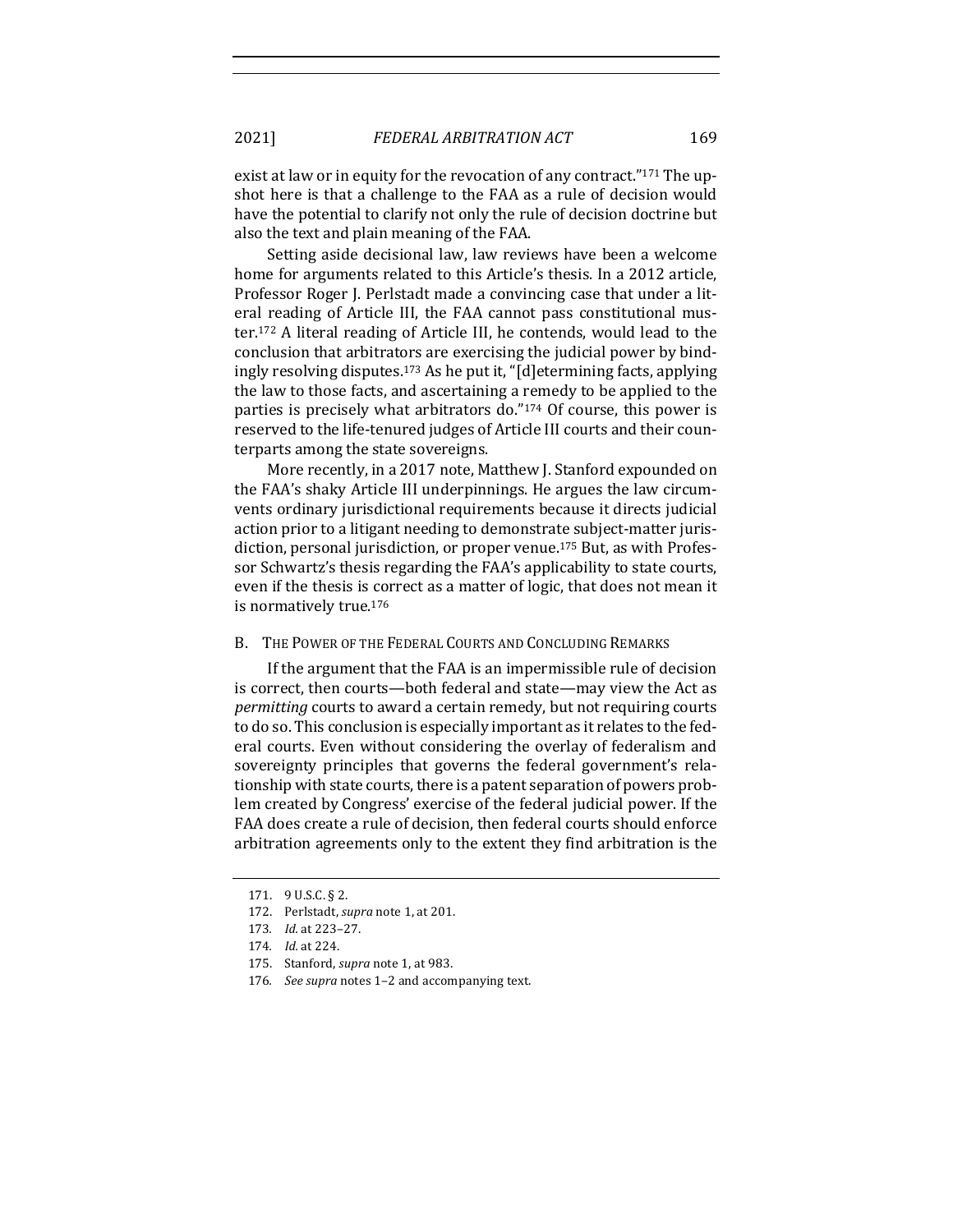appropriate contract remedy to award.<sup>177</sup>

Suppose that is correct; what might change? The short answer is arbitration might be just as prevalent as it always has been. Where a movant seeks to compel arbitration based on a valid contract, in many (though certainly not all) cases, arbitration is likely the remedy a court should award against the litigant who breached that contract by filing suit. But perhaps courts could be honest about what they are doing that is, they enforce arbitration agreements because arbitration is a *procedure* favored by Congress, not the only contractual remedy available to a party.<sup>178</sup> For that to be the case, though, the Supreme Court would seemingly have to overrule parts of *Prima Paint* and *Southland*. Nonetheless, the Constitution does not deal in trifles, and if that outcome is what is required to ensure the legitimacy of our tripartite system of government, so be it.

Indeed, the Court might consider that outcome preferrable to stacking the *Southland* house of cards any higher. This is particularly true in light of the ubiquity of arbitration agreements and the fairness concerns they raise in many contracts of adhesion in employment and consumer contracts.<sup>179</sup> If it is true that the Court favors arbitration both because it lessens the docket of the federal courts and increases economic efficiency in the nation at large, $180$  the Court can only increase its institutional standing by recognizing that arbitration is an allowable (and, indeed, favored) procedure for courts to apply to pending cases when presented with the appropriate motion—not a substantive contract remedy. Bolstering this conclusion is the canon of constitutional avoidance, which guides the Court in choosing a plausible constitutional reading of a statute as opposed to a plausible unconstitutional one.181

<sup>177.</sup> And, of course, there could be no net change in the enforcement of arbitration agreements, for arbitration is favored as a forum as much by the Supreme Court as by Congress. See supra note 85 and accompanying text.

<sup>178.</sup> Though this Article analyzes the apparent problem from the perspective of the judiciary, it is also true that Congress could amend the FAA to provide greater clarity.

<sup>179.</sup> For instance, several years ago, a group of Harvard Law students, exercising their considerable bargaining power in one of the most rarified corners of the job market, organized a movement for law students not to sign mandatory arbitration agreements in their own employment contracts. See Stephanie Francis Ward, A Group of Harvard Law Students Is Trying to Get Rid of Mandatory Arbitration Clauses, ABA J. (Sept. 1, 2019), https://www.abajournal.com/magazine/article/parity-to-the-people [https://perma.cc/689D-BN6Y].

<sup>180.</sup> See discussion *supra* Part II.

<sup>181.</sup> *See* Clark v. Martinez, 543 U.S. 371, 381 (2005) (explaining the constitutional